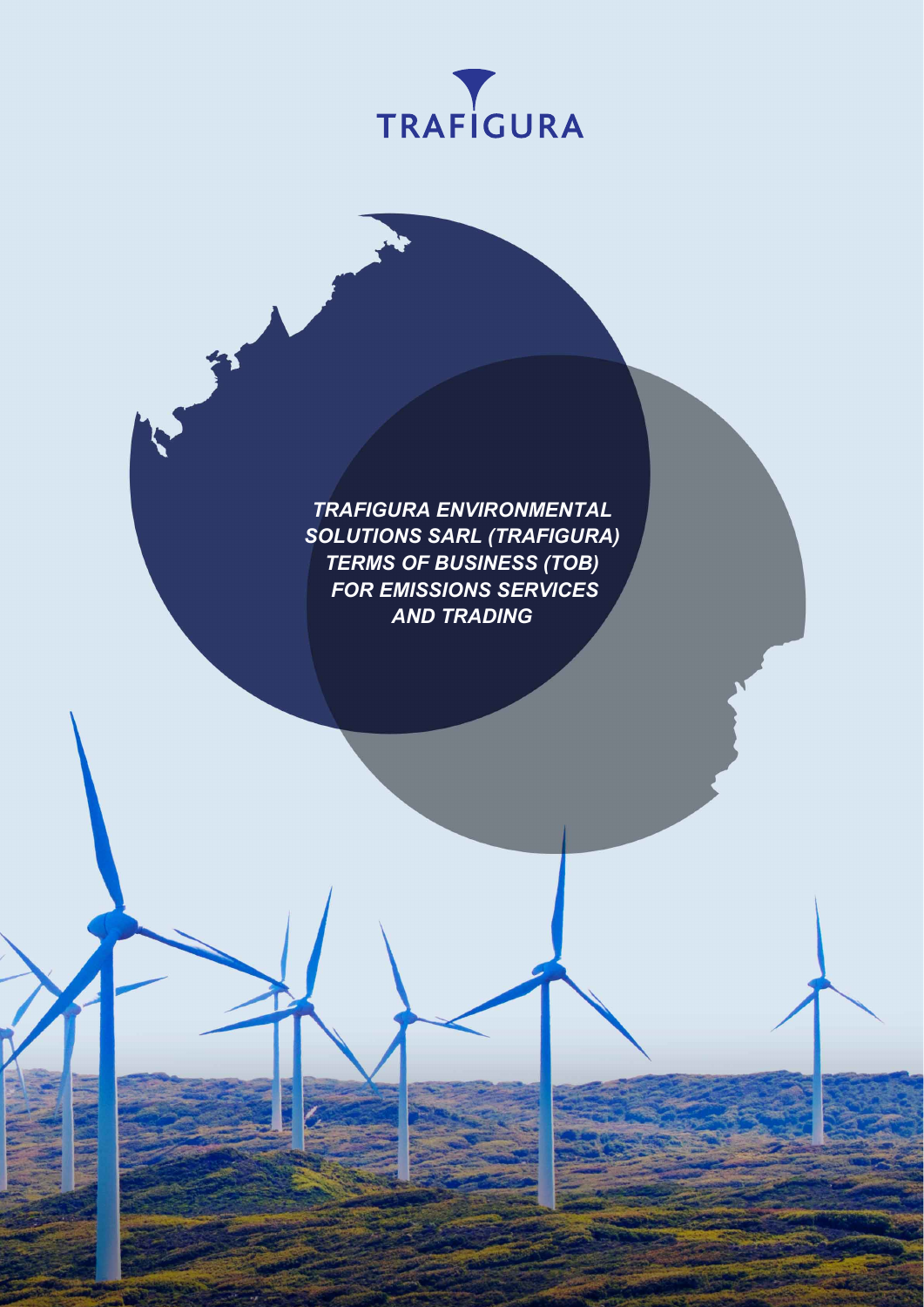These ToB are applicable to spot, forward and option carbon credit transactions entered into by you and Trafigura that refer to these ToB. These ToB and the relevant Confirmation together constitute the Agreement. These ToB set out the terms and conditions upon and subject to which you will be a counterparty of Trafigura, subject to the terms of the relevant Confirmation.

#### **1 Definitions**

1.1 Unless the context otherwise requires, the following words and expressions shall have the following meanings:

> **Abandonment of Standard** has the meaning given in clause [13](#page-8-0)

**Affected Party** has the meaning given in clause [12.1](#page-8-1)

**Affected Unit** means a Unit which is or is alleged to have been the subject of an Unauthorised Transfer (as confirmed by an Appropriate Source)

**Affiliate** means a company which directly, or indirectly through one or more intermediaries, controls, or is controlled by, or is under common control with a Party. For this purpose, control means the direct or indirect ownership of, in aggregate, fifty (50) per cent or more of voting capital

**Agreement** means these ToB (including the Schedules) and the relevant Confirmation (which constitutes a supplement to and forms a part hereof)

**American Option** means a style of Option that may be exercised at any point during an Exercise Period that consists of more than one day

**Appropriate Source** means any authority or entity having power in law to block, suspend, refuse, reject, cancel or otherwise affect the Delivery (whether in whole or part) of Units or any law enforcement or Tax authority of competent jurisdiction

**Bermudan Option** means a style of Option that may be exercised on certain days during an Exercise Period that consists of more than one day

**Business Day** means a day on which commercial banks are open for business in the location specified in the Confirmation

**Buyer** has the meaning given in [Schedule](#page-14-0) 2

**Call Option** means an Option Transaction entitling (but not obliging) the Buyer upon exercise to purchase Units from the Seller at the Strike Price per Unit

**Carbon Standard** means the body, organization, or voluntary or legislative scheme for the establishment of projects generating GHG Reductions, the award of tradable units in respect of those emissions, and the ongoing verification of those GHG Reductions, as the same is specified in the relevant Confirmation

**Confidential Information** means the terms of this Agreement and any information disclosed by a party under this Agreement that is marked as confidential or which might reasonably be expected to be confidential in nature

**Confirmation** means the written confirmation of the Transaction or Option Transaction, which shall be substantially in the form set out in [Schedule](#page-15-0) 3 or [Schedule](#page-17-0) 4, as applicable

**Credit Support Document** means a parent company guarantee, standby letter of credit, bank guarantee or advance payment which is in a form and substance acceptable to the requesting Party and issued by a company or first class international bank (as the case may be) acceptable to the requesting Party

**Credit Support Provider** mean the issuer of any Credit Support Document

**Default Rate** means an annual rate equal to four (4) per cent above 30-Day Average **SOFR** 

**Defaulting Party** has the meaning given in clause [8](#page-7-0)

**Deliver** means (A) if the Transaction is for the Retirement of Units, the completed transfer of the applicable Volume of Units to a retirement sub-account of the Delivering Party if available, or otherwise the Retirement of the applicable Volume of Units in the Delivering Party's Registry Account with a notation that the Retirement is for the benefit of the Receiving Party, or (B) the completed transfer of the applicable Volume of Units to a Registry Account of the Receiving Party, in each case, under and in accordance with the Registry Rules, and **Delivered** is to be construed accordingly

**Delivering Party** means the Party Delivering Units under the Transaction

**Delivery Date** means the date on which the Units are required to be Delivered, as set out in the relevant Confirmation, provided that, if the date so specified is not a Business Day, the Delivery Date shall be deemed to be the next Business Day after the specified date

**Dispute** has the meaning given in clause [15](#page-9-0)

**Early Termination Date** has the meaning given in clause [9](#page-7-1)

**European Option** means a style of Option that may be exercised only during an Exercise Period that consists of one day

**Event** has the meaning given in clause [12.1](#page-8-1)

**Event of Default** means any of the events of default specified in clause [8](#page-7-0)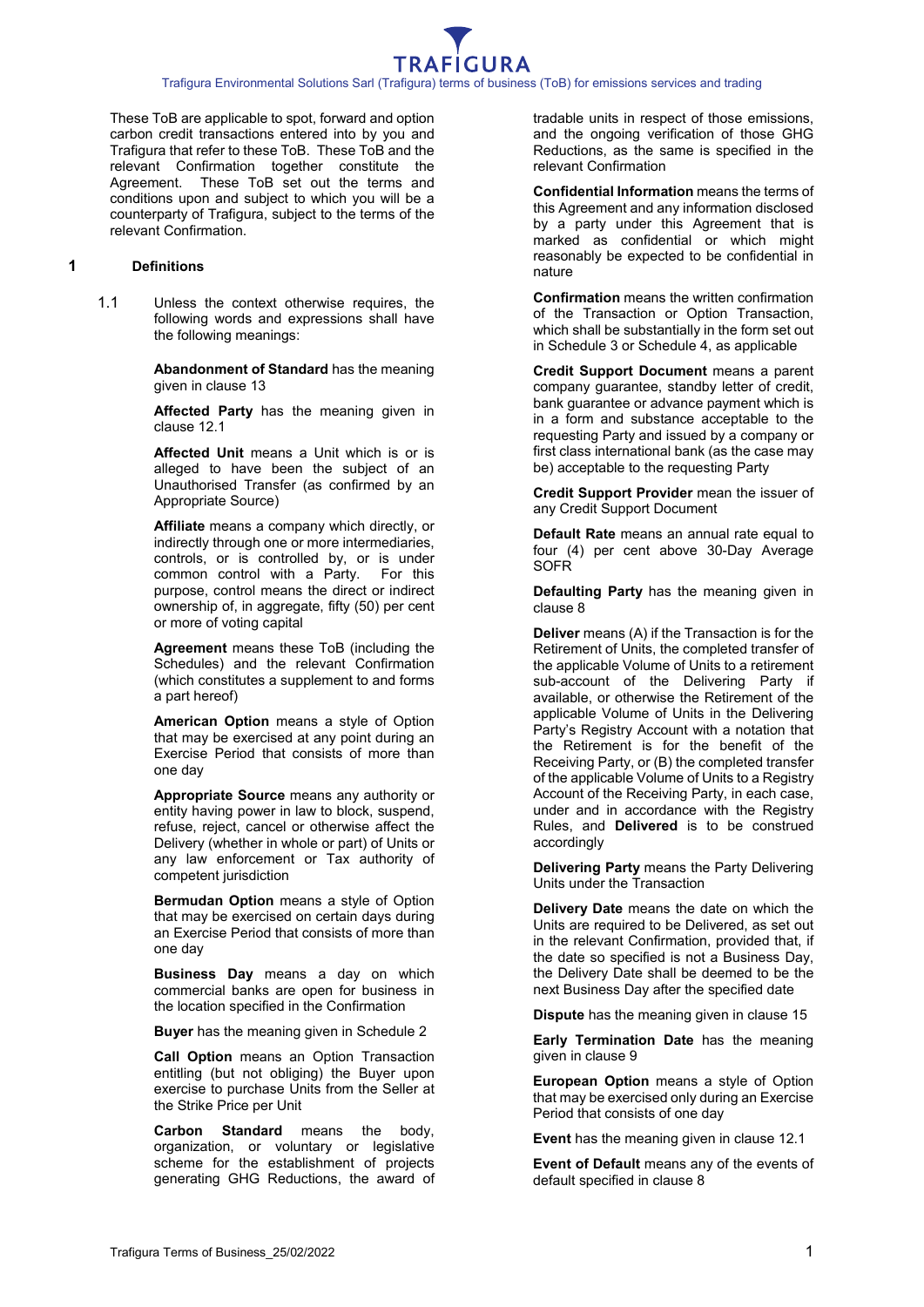

**Exercise Period** means (A) in respect of an American Option, the period from and including 0900 hours to and including 1700 hours (or, in the case of the Expiration Date, to and including the Expiration Time) on all Business Days from and including the Transaction Date to and including the Expiration Date; (B) in respect of a Bermudan Option, the period from and including 0900 hours to and including 1700 hours on any Potential Exercise Day (or, in the case of the Expiration Date, to and including the Expiration Time); and (C) in respect of a European Option, the period from and including 0700 hours on the Expiration Date to and including the relevant Expiration Time

**Expiration Date** means the date on which an Option expires

**Expiration Time** means the time on an Expiration Date at which the Option expires, which will be 1700 hours

**GHG Reductions** means the removal, limitation, reduction, avoidance, avoidance, sequestration or mitigation of emissions of greenhouse gases

**Insolvency Event** means an event whereby a Party (i) makes a general assignment for the benefit of its creditors, (ii) commences a proceeding under applicable bankruptcy law or other law for the relief of debtors, (iii) files a petition seeking to take advantage of any other law relating to bankruptcy, insolvency, reorganisation (other than a voluntary reorganisation), winding-up, or composition or readjustment of debts, (iv) has a trustee, receiver or similar official appointed for it, or for a substantial part of its property; (v) becomes insolvent or is unable to pay its debts as they become due; or (vi) has<br>instituted against it any involuntary instituted against it any involuntary<br>bankruptcy, reorganisation, debt reorganisation, debt arrangement, or other proceeding under any applicable bankruptcy, insolvency or other similar law for the relief of debtors or any dissolution or liquidation proceeding

**laws** means the applicable laws, rules, regulations, decrees, agreements, regulations, decrees, agreements, concessions and arrangements in effect on the date hereof with governments, government instrumentalities or public authorities affecting the Units sold hereunder insofar as such laws affect either Party's ability to perform its obligations under this Agreement

**No Encumbrance Representation** has the meaning given in paragraph 9 of [Schedule](#page-12-0) 1

**Option** means a right but not an obligation to enter into a Transaction, which is given to a Buyer by way of an Option Transaction to enter into a Transaction in consideration of the payment of a Premium to the Seller, which Option may be an American Option, a Bermudan Option, or a European Option

**Option Transaction** means a transaction between the Parties to enter into an Option and is identified in the related Confirmation as an Option Transaction

**Party** means either of Trafigura or the Counterparty, and **Parties** means Trafigura and the Counterparty jointly

**Payment Date** means the date specified in the Confirmation, provided that, if the date so specified is not a Business Day, the Payment Date shall be deemed to be the next Business Day after the specified date

**Potential Exercise Day** means, in respect of a Bermudan Option, each day that the Parties agree to be a day on which the Buyer may exercise the Option, each such date if not a Business Day, the next following day that is a Business Day, and the Expiration Date

**Premium** means the price (if any) to be paid by the Buyer in respect of the Option Transaction exclusive of VAT and other applicable Tax

**Premium Payment Date** means the payment date for the Premium as agreed in respect of an Option Transaction and set out in the relevant Confirmation, provided that, if the date so specified is not a Business Day, the Payment Date shall be deemed to be the next Business Day after the specified date

**Price** means the price per Unit specified in, or otherwise as determined in or pursuant to, the relevant Confirmation

**Put Option** means an Option Transaction entitling (but not obliging) the Buyer upon exercise to sell Units to the Seller at the Strike Price per Unit

**Receiving Party** means the Party receiving Units from the other Party under the Transaction or, in respect of a Retirement, the Party that will receive the benefit of the Retirement as the beneficial owner of the **Unite** 

**Reference Price** means the price or formula agreed between the Parties as the reference price for the relevant type of Units and, if no such price or formula is specified, then the average of a quotation from each of three leading traders in the trading market for the relevant type of Units, as selected by the Buyer in good faith

**Registry** means the registry established under applicable laws or under the applicable Standard which is specified in the relevant Confirmation

**Registry Account** means the account of each Party that is established and maintained in the relevant Registry and that will be used for the Delivery of Units, as specified in the relevant Confirmation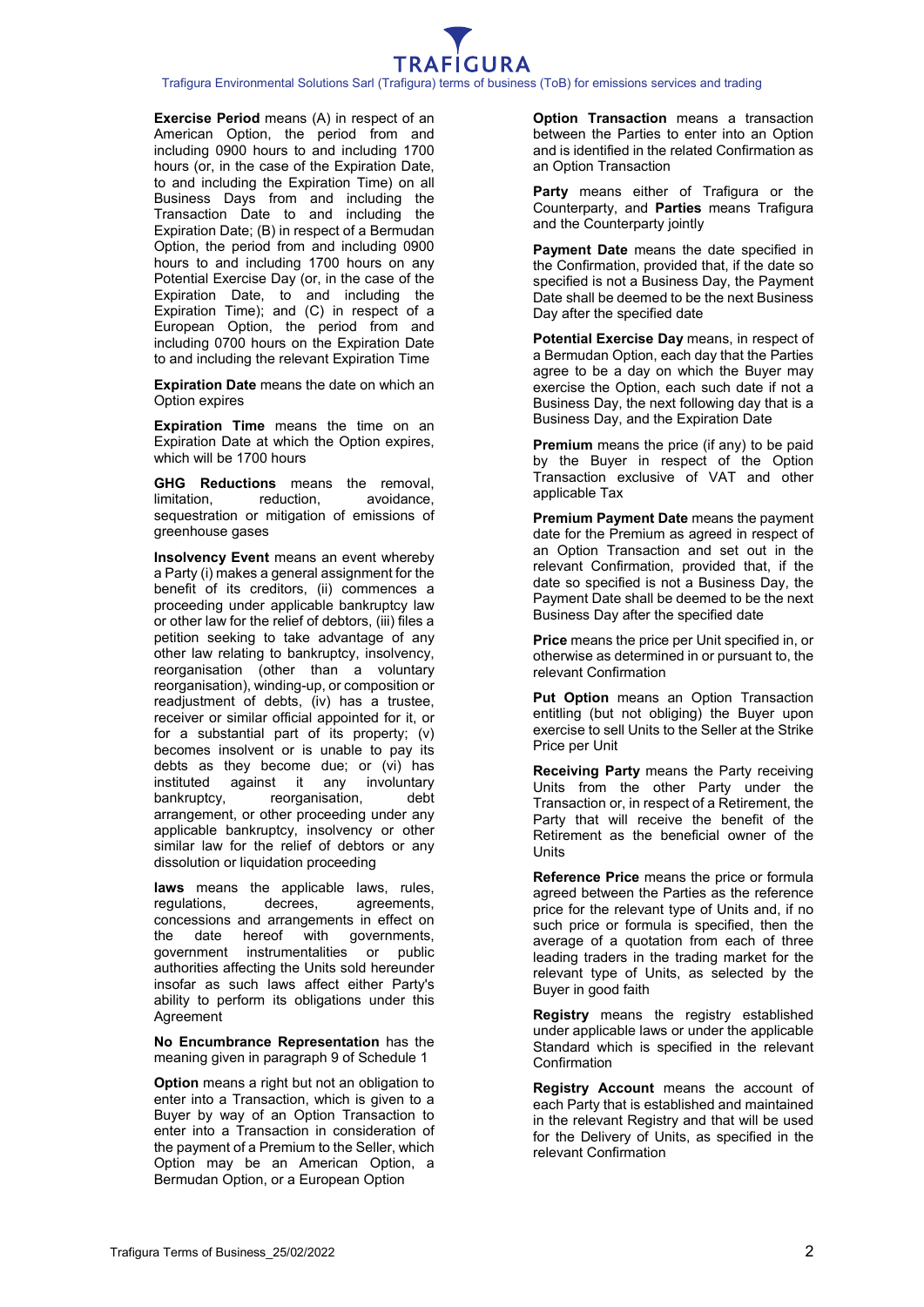**Registry Rules** means the Registry laws (as applicable), rules and procedures which are specified in the relevant Confirmation

**Relevant Authority** has the meaning given in the relevant Confirmation

**Retirement** means the completed transfer of the applicable Volume of Units to the retirement sub-account (or similar) of the Delivering Party if available, or otherwise the cancellation of the applicable Volume of Units in the Delivering Party's Registry Account with a notation that the cancellation is for the benefit of the Receiving Party, as further specified in paragraphs 4, 5 and 6 of [Schedule](#page-12-0) 1, and **Retires** is to be construed accordingly

**Seller** has the meaning given in [Schedule](#page-14-0) 2

**Settlement Amount** means (i) following an Event of Default, an amount that the non-Defaulting Party determines, or (ii) following a Settlement Disruption Event or a Suspension Event, an amount that the Unaffected Party determines, in each case, in good faith and in a commercially reasonable manner, to be its resulting total losses and costs (or gain, in which case expressed as a negative number) including its loss of bargain (which may be, where a market price can be established. based on the difference between the contract price and the market price), cost of funding (based on the actual costs of such Party whether or not greater than market costs) or, without duplication, loss or cost incurred as a result of its terminating, liquidating, obtaining or re-establishing any related trading position (or any gain resulting from any of them). The Settlement Amount shall include reasonable legal fees and out-of-pocket expenses arising out of any enforcement of this Agreement. Where the Event of Default is a breach of the No Encumbrance Representation by the Defaulting Party caused by the transfer of an Affected Unit, the Receiving Party shall be entitled to include in the Settlement Amount any losses arising out of or in connection with any claim, demand, action or proceeding brought against the Receiving Party by a third party consequent upon the transfer to it by the Receiving Party of an Affected Unit

**Settlement Disruption Event** means an event or circumstance beyond the reasonable control of the Party affected that cannot, after the use of all reasonable efforts, be overcome and which makes it impossible for that Party to perform its obligations either to Deliver or to accept Units in accordance with the terms of the Transaction, provided that:

(a) the inability of the Delivering Party to Deliver Units as a result of insufficient Units in the relevant Registry Account whether caused by the low or nonallocation of Units by the Standard, or the failure of a Party to procure sufficient Units to meet its Delivery obligations under and in accordance with the Transaction shall not constitute a Settlement Disruption Event; and

(b) if an event or circumstance which would otherwise constitute or give rise to a Settlement Disruption Event also constitutes a Suspension Event or Abandonment of Standard, it will be treated as a Suspension Event or Abandonment of Standard, as the case may be, and will not constitute a Settlement Disruption Event

**Standard** means the Carbon Standard specified in the relevant Confirmation and the Quality Standard (if specified as applicable in the relevant Confirmation), in each case managed by the specified Relevant Authority

**Standard Rules** means the laws (as applicable), rules and procedures of the Carbon Standard and if a Quality Standard is specified as applicable in the relevant Confirmation the rules and procedures of that Quality Standard (in each case, as amended from time to time)

**Strike Price** means, in respect of an Option Transaction, the price per Unit specified or otherwise as determined in or pursuant to the relevant Confirmation

**Suspension Event** means a failure of the central systems or processes either established under the Standard Rules for the Carbon Standard, or established under the Registry Rules for the Registry, such that a Party's ability to Deliver Units or perform its obligations under this Agreement is made impossible

**Tax** means any present or future tax, levy, impost, duty, charge, assessment or fee of any nature (including interest, penalties and additions thereto) that is imposed by any government or other taxing authority in respect of any payment under this Agreement, other than a stamp, registration, documentation or similar tax

**Termination Payment** has the meaning given in clause [9.2](#page-7-2)

**Termination Payment Currency** means United States dollars, the lawful currency of the United States (unless an alternative Termination Payment currency is specified in the relevant Confirmation)

**ToB** has the meaning given to it in the recitals above

**30-Day Average SOFR** means the Federal Reserve Bank of New York (or a successor administrator) published 30-day compounded average of the Secured Overnight Financing Rate (**SOFR**) at 08:00 US Eastern Time on the day that is five (5) days prior to the date when payment of the sum due is made, as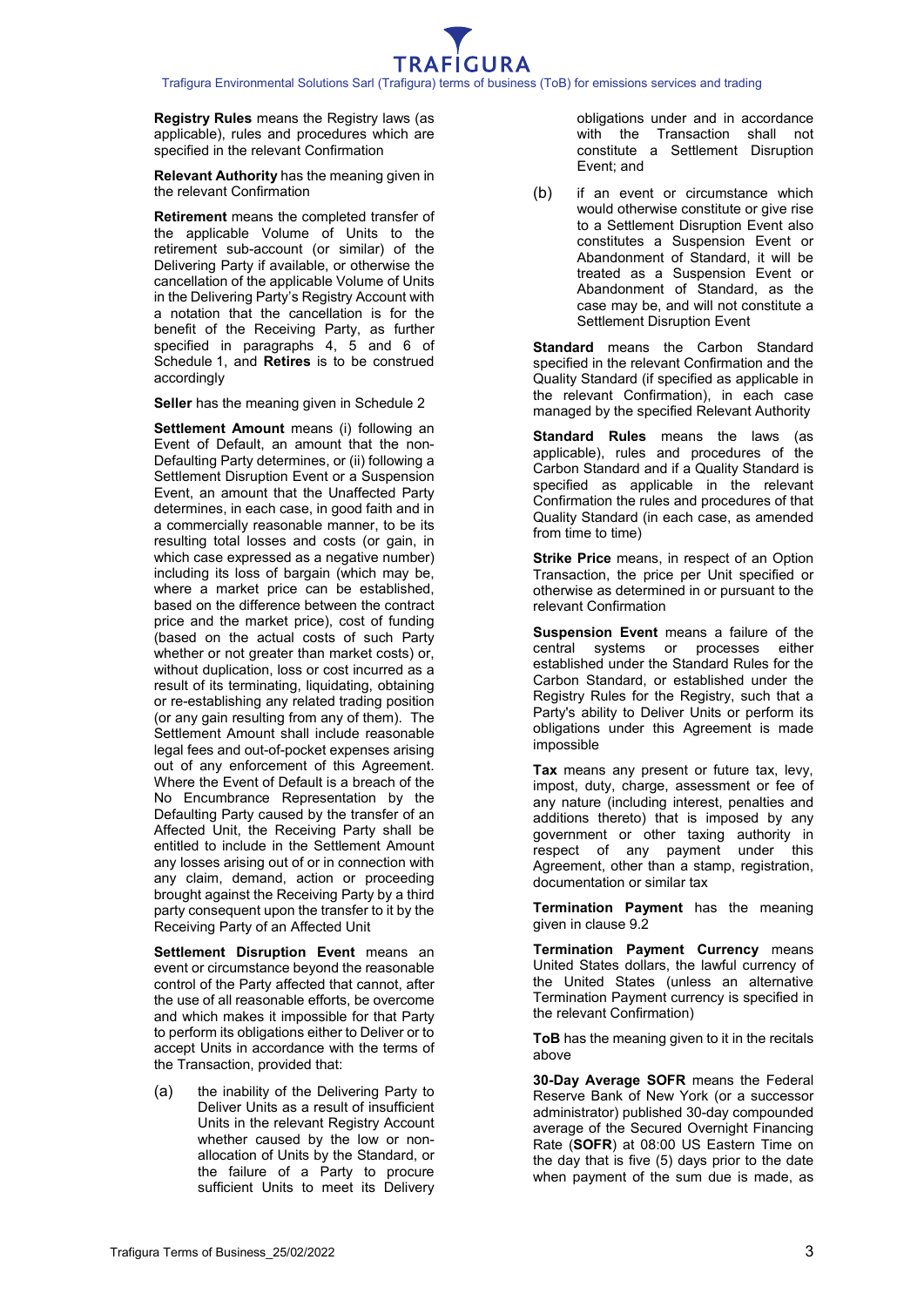

published on the Federal Reserve Bank of<br>New York's Website New York's Website [\(https://apps.newyorkfed.org/markets/autorat](https://apps.newyorkfed.org/markets/autorates/sofr-avg-ind) [es/sofr-avg-ind\)](https://apps.newyorkfed.org/markets/autorates/sofr-avg-ind), or by any other person which takes over the publication of that rate. If the 30-day average is not published on any such day, the rate appearing at 08:00 US Eastern Time for the immediately preceding publication date shall be used. If the SOFR rate is negative for any calculation period, it shall be treated as zero for such period.

If SOFR is not available, then a benchmark rate which has been formally designated, nominated or recommended as the replacement for SOFR by any applicable central bank, regulator or other supervisory authority or a group of them, or any working group or committee sponsored or chaired by, or constituted at the request of any of them shall replace SOFR, provided that if no such replacement rate is available, the Parties shall agree on another reasonably comparable interest rate or publication

**Transaction** means a physically-settled transaction under this Agreement between the Parties

**Transaction Currency** means the currency of the Transaction and/or Option Transaction which is specified in the Confirmation

**Transaction Date** means the date a Transaction or Option Transaction is entered into

**Unaffected Party** has the meaning given in clause [12.1](#page-8-1)

**Unauthorised Transfer** means the transfer by debiting of any Unit from an account holder's account and the crediting of an account of another person, where such transfer is not initiated by the relevant authorised representative or additional authorised representative of the first account holder

**Unit** means a unit issued or (where applicable) to be issued in accordance with the Carbon Standard in respect of GHG Reductions recognised by the Carbon Standard, as further specified in the relevant **Confirmation** 

**Unpaid Amounts** means any unpaid amounts due and payable under this Agreement, whether due prior to or after any Early Termination Date (but excluding any Settlement Amount under clause [9](#page-7-1) ) and any amounts which would be payable but for any conditions specified in clause [5](#page-6-0)

**Value Added Tax** or **VAT** means (a) any value added Tax, or (b) any replacement or other Tax levied by reference to value added to a transaction

**Volume** means the volume of Units agreed to be Delivered pursuant to the Transaction, as specified in the relevant Confirmation.

1.2 In this Agreement: (a) reference to any law or statute includes any amendment to, consolidation, re-enactment or replacement of such law or statute; (b) any reference to a clause or Schedule is a reference to a clause of or the Schedules to these ToB; (c) words in the singular are to be interpreted as including the plural, and vice versa, to the extent the context permits or requires; (d) the terms including and in particular are used for illustration or emphasis only and not to limit the generality of any preceding words, whether or not non-limiting language (such as without limitation, but not limited to and similar expressions) is used with reference to them; and (e) any reference to time is to Central European Time.

# **2 Subject of Agreement**

- 2.1 This Agreement will govern the Transaction and/or Option Transaction entered into between the Parties which is stated in the relevant Confirmation, and each Transaction and Option Transaction entered into shall be confirmed by a Confirmation. In the event of any inconsistency between the provisions of these ToB and the provisions of any Confirmation, the Confirmation will prevail.
- 2.2 The Transaction or Option Transaction will be entered into upon the agreement of the Parties and the Parties intend to be legally bound by the terms of the Transaction or Option Transaction from the moment they agree to those terms (whether orally or otherwise).

# **3 Confirmations**

- <span id="page-4-0"></span>3.1 Unless otherwise agreed, the Delivering Party (or in the context of an Option Transaction, the Seller) (hereafter in this clause referred to as **X**) shall send to the Receiving Party (or in the context of an Option Transaction, the Buyer) (hereafter in this clause referred to as **Y**) by email or facsimile, a Confirmation, which shall be substantially in the form set out in [Schedule](#page-15-0) 3 or a Confirmation promptly after the agreement of an Option Transaction which shall be substantially in the form set out in [Schedule](#page-17-0) 4, recording the details of the Transaction within three (3) Business Days of the Transaction having been entered into.
- <span id="page-4-1"></span>3.2 If Y is satisfied that the Confirmation accurately reflects the terms of the Transaction, Y shall countersign and return the Confirmation to X by email or facsimile within three (3) Business Days of receipt of the Confirmation from X.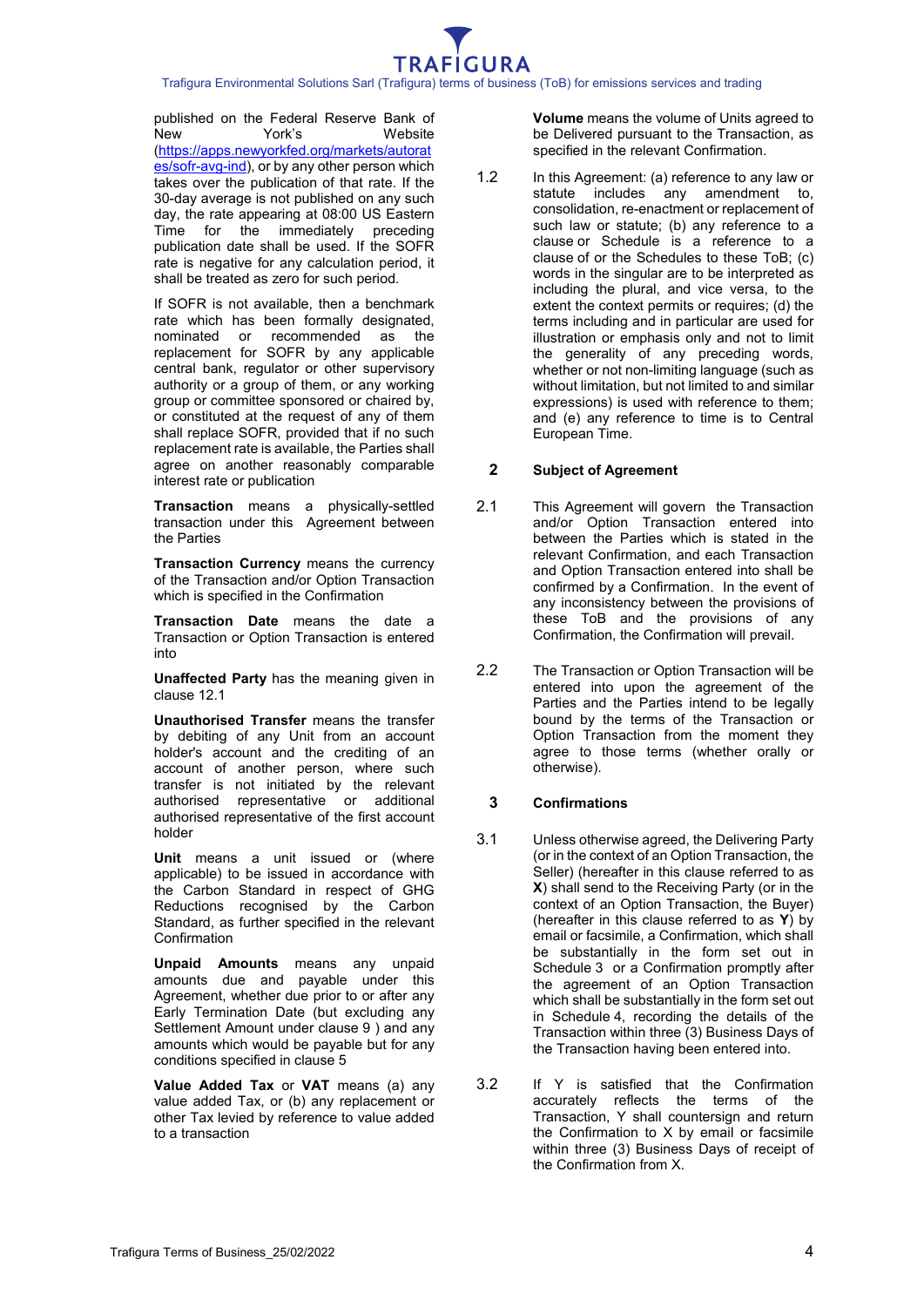- <span id="page-5-0"></span>3.3 If Y is not satisfied that the Confirmation accurately reflects the terms of the Transaction, Y shall inform X of any inaccuracies within three (3) Business Days of receipt of the Confirmation. If X agrees that the Confirmation is inaccurate, X shall issue a new Confirmation, and the provisions of clauses [3.1](#page-4-0) and [3.2](#page-4-1) above will apply with all necessary changes.
- <span id="page-5-1"></span>3.4 If Y fails to countersign and return the Confirmation to X within seven (7) Business Days, Y shall be deemed to accept the Confirmation.
- 3.5 If Y has not received a Confirmation from X within three (3) Business Days of the Transaction having been entered into, Y shall send to X a Confirmation. Clauses [3.2,](#page-4-1) [3.3](#page-5-0) and [3.4](#page-5-1) above shall apply in relation to any such Confirmation by replacing all references to Y with X and all references to X with Y.

#### **4 Representations and Warranties**

- 4.1 Each Party represents and warrants to the other that:
	- (a) it is fully and properly established under the laws of its jurisdiction of incorporation and has the power, authority and regulatory status to enter into and perform its obligations under this Agreement and the Transaction and/or Option Transaction;
	- (b) this Agreement constitutes the legal valid and binding obligations of the Party, enforceable in accordance with its terms;
	- (c) all licences, permits, authorisations, contracts and approvals (if any) that are required to enable it to fulfil any of its obligations under this Agreement have been (or will be, when required) obtained and are (or will be, once received) in full force and effect, and all conditions of any approvals have been (or will be, once received) complied with;
	- (d) there are no claims, actions, proceedings or investigations pending or, so far as it is aware, threatened against it before any competent authority which may adversely affect its financial condition or its ability to perform its obligations under this Agreement;
	- (e) the execution and delivery of, and the performance of its obligations under, this Agreement do not violate or conflict with any law or statute

applicable to it, including any provision of its constitutional documents, any order or judgment of any court or other agency of government applicable to it or any of its assets, or any contractual restriction binding on or affecting it or any of its assets;

- (f) it is entering into this Agreement and the Transaction and/or Option<br>Transaction pursuant to this pursuant Agreement in good faith and for the purpose of carrying on its business to its benefit;
- (g) it is not relying upon any representations from the other Party except those expressly set out in this Agreement;
- (h) it has negotiated, entered into and executed this Agreement as principal (and not as agent or in any other capacity, fiduciary or otherwise);
- (i) its decisions with respect to this Agreement and the Transaction and/or Option Transaction have been as a result of arm's length, individual negotiations between the Parties;
- (j) it is entering into this Agreement after a full opportunity to review its terms<br>and conditions, has a full conditions, understanding of those terms and conditions, and is capable of and willing to assume any risks in relation thereto;
- (k) it has consulted with its own legal, regulatory, tax, business, investments, financial and accounting advisers to the extent that it has deemed necessary, and it has made its own investment and trading decisions based on its own judgement and upon any advice from such advisers as it has deemed necessary and not upon any view expressed by the other Party; and
- (l) no Event of Default, or event that with notice or lapse of time or both would constitute an Event of Default, has occurred with respect to it and no such event would occur as a result of its entering into or performing its obligations under this Agreement or any Credit Support Document to which it is a party.
- 4.2 The Delivering Party represents and warrants to the Receiving Party that all information provided to the Receiving Party or to any third party (including the Relevant Authority), in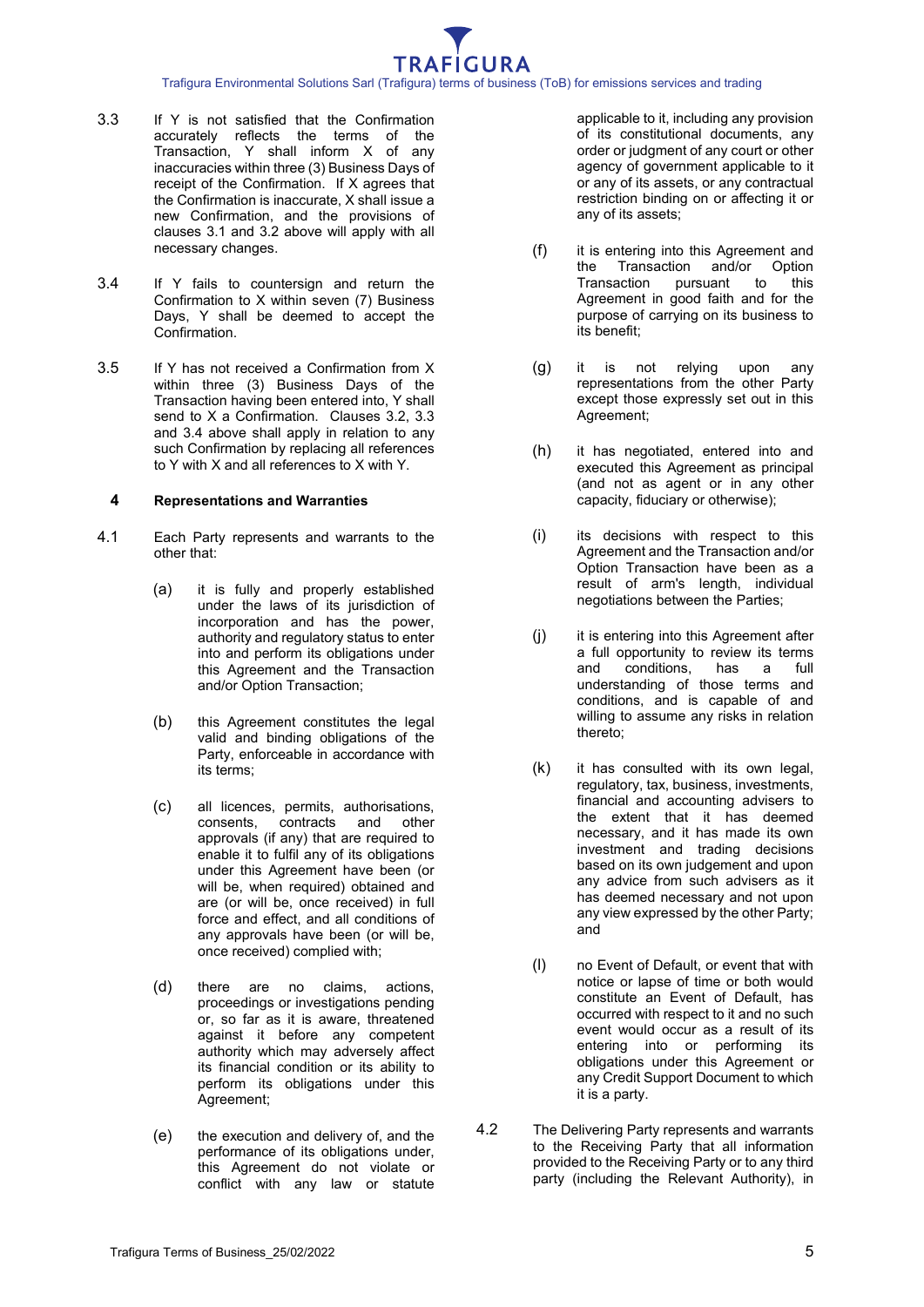

relation to the subject matter of this Agreement or the issuance and Delivery of Units is, as of the date it is provided, true, accurate and complete in every material respect.

#### <span id="page-6-0"></span>**5 Invoicing and payments**

- 5.1 As soon as practicable after the Transaction Date or the Delivery Date (as applicable), the Delivering Party (or the Seller in respect of an Option Transaction) shall send an invoice to the Receiving Party (or the Buyer in respect of an Option Transaction). The invoice shall show:
	- (a) the Payment Date;
	- (b) the Volume, the Price per Unit and, if an Option Transaction, the Premium;
	- (c) the number of to be Delivered/ Delivered Units and the relevant Delivery Date;
	- (d) any amount owing from one Party to the other under this Agreement;
	- (e) the net amount payable from one Party to the other after taking into account all the matters set out above; and
	- (f) any applicable VAT and any other amount payable under clause [6](#page-6-1) .
- 5.2 Each payment due in connection with a Transaction and/or Option Transaction will be made in the Transaction Currency via wire transfer in immediately available funds on the relevant Payment Date to the Delivering Party's specified bank account. Payment shall be made without any deduction, discount, set-off, withholding or counterclaim whatsoever and free of all bank fees or charges. All bank charges incurred at the Delivering Party's bank shall be for the Delivering Party's account while all bank charges incurred at the Receiving Party's bank shall be for the Receiving Party's account.
- 5.3 Any amounts not paid when due shall accrue interest daily from the day immediately after the due date until paid in full at the Default Rate on the basis of the actual number of days elapsed.
- 5.4 If a Party disputes in good faith any sum shown in a valid invoice as being payable by that Party, it shall give notice to the other Party of the amount in dispute and the reasons for the dispute within the period specified in clause [5.7,](#page-6-2) and shall pay the undisputed

amount invoiced by no later than the Payment Date.

- 5.5 The Parties shall seek to settle the disputed amount as soon as reasonably possible but no later than sixty (60) days after the date a Party first notifies the other Party of such a dispute.
- 5.6 Any adjustment payment required to be made in accordance with the resolution of a dispute shall be made, with interest payable in accordance with the Default Rate, within three (3) Business Days of that resolution.
- <span id="page-6-2"></span>5.7 All invoices shall be paid within three (3) Business Days (unless a different date is specified in the Confirmation). All invoices prepared in accordance with this Agreement are conclusively presumed final and accurate unless objected to in writing, with adequate explanation and documentation, within three (3) Business Days after the Business Day the invoice was received, or should have been received, by the Receiving Party.
- 5.8 Any obligation to make payments under this Agreement in the Transaction Currency or the<br>Termination Payment Currency (as **Termination** applicable, the **Required Currency**) will not be discharged or satisfied by any tender in any other currency.

#### <span id="page-6-1"></span>**6 Taxes**

- 6.1 All amounts or values of consideration provided for in this Agreement are exclusive of VAT or a similar Tax chargeable on the supply or supplies for which such amounts form the whole or part of the consideration for VAT purposes. The VAT treatment of any Delivery shall be determined pursuant to the VAT law of the jurisdiction where a taxable transaction for VAT purposes is deemed to have taken place. If VAT is properly chargeable on any such supply or supplies, the Receiving Party shall pay to the Delivering Party an amount equal to the VAT, if any; provided, however, that:
	- (a) such amount shall only be required to be paid once the Delivering Party provides the Receiving Party with a valid VAT invoice in relation to that amount; and
	- (b) the Receiving Party shall be under no obligation to make any payment to the Delivering Party in respect of VAT which the Receiving Party must selfassess under the reverse charge rule or any similar system in the Receiving Party's jurisdiction.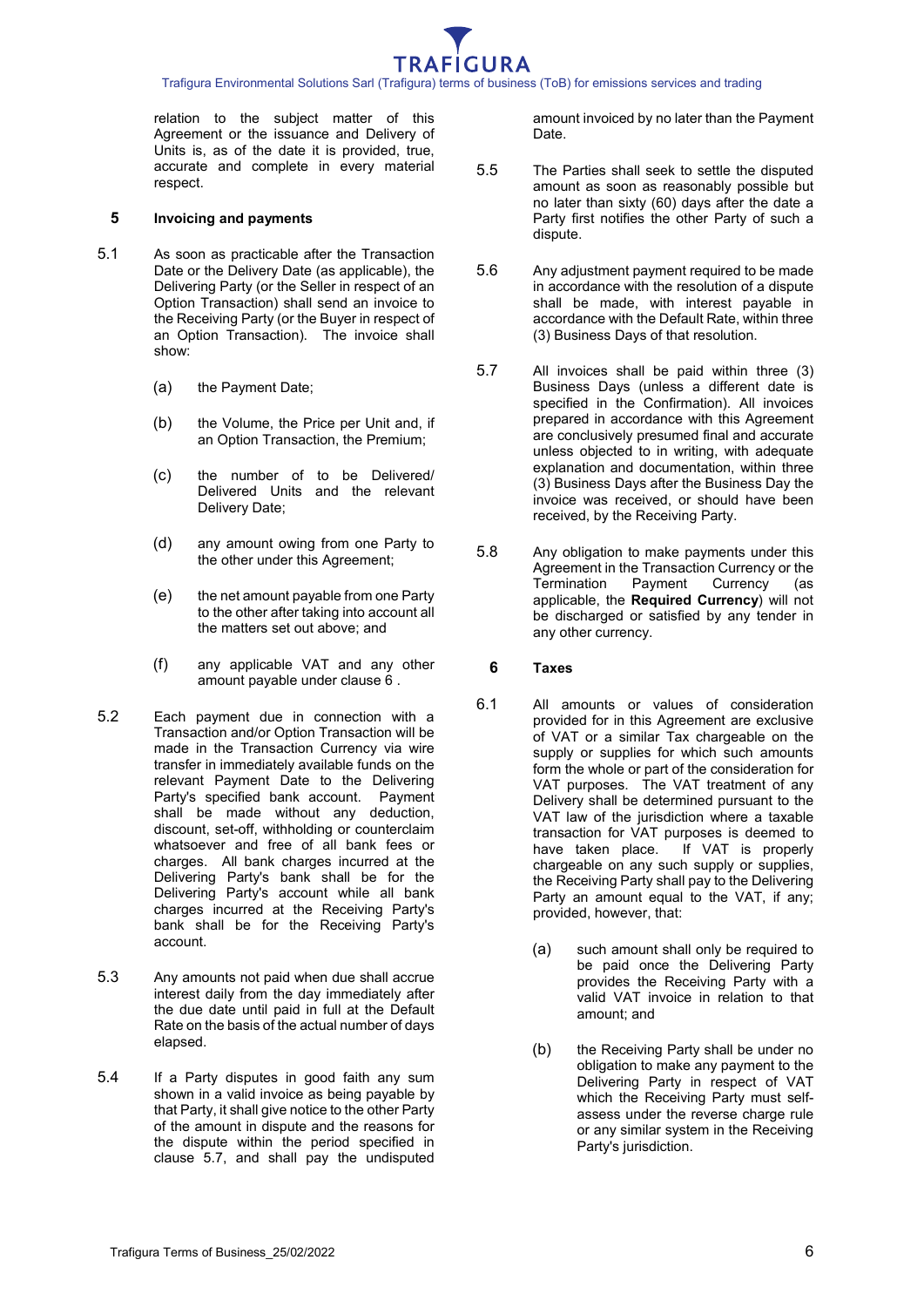Each Party shall to the extent permitted by law provide the other with any additional valid VAT invoices as required for the purposes of this Agreement and, to the extent required by law, shall correctly account for any VAT properly due in its jurisdiction.

6.2 Subject to each Party's obligations relating to VAT or similar Taxes, each Party shall cause all Taxes legally payable by that Party arising in connection with this Agreement to be paid. In the event that a Party (the **Paying Party**) is required by law to pay any Tax which is properly for the account of the other Party, the other Party shall promptly indemnify or reimburse the Paying Party in respect of such Tax. If the Paying Party is the Receiving Party, the Receiving Party may deduct the amount of any such Tax from the sums due to the Delivering Party under this Agreement and the Delivering Party shall promptly indemnify or reimburse the Receiving Party in respect of any such Tax not so deducted.

# <span id="page-7-3"></span>**7 Credit support**

- 7.1 The Credit Support Document requirements (if any) for each Transaction are set out in the relevant Confirmation.
- 7.2 Notwithstanding whether any Credit Support Document is specified in the relevant Confirmation, a Party (Party X) shall have the right, on giving the other Party (Party Y) notice of not less than 2 Business Days to that effect, to require a Credit Support Document or additional credit support of a type acceptable to Party X to be provided in an amount and by the time specified in Party X's notice aforesaid.

# <span id="page-7-0"></span>**8 Events of Default**

An event of default (**Event of Default**) shall mean, with respect to a Party (**Defaulting Party**), any of the following:

- 8.1 subject to clause [12](#page-8-2) and clause [13](#page-8-0) :
	- (a) a failure to Deliver or accept Units in accordance with this Agreement, and such failure is not cured within five (5) Business Days (or such longer period as may be acceptable to the non-Defaulting Party) after written notice is given to the Defaulting Party;
	- (b) a failure to make when due any required Agreement (or any other agreement with the Non-Defaulting Party or any of its Affiliate) if such failure is not remedied within three (3) Business Days after written notice of default has been given to the Defaulting Party; or
- (c) the material breach of any obligation set out in this Agreement or any Credit Support Document (other than obligations constituting a separate Event of Default under this clause [8\)](#page-7-0),which is not cured within five (5) Business Days (or such longer period as may be acceptable to the non-Defaulting Party) after written notice is given to the Defaulting Party;
- 8.2 any representation or warranty made in this Agreement or any Credit Support Document (including for the No Encumbrance Representation) shall prove to have been false or misleading in any material respect and (if capable of being remedied) it is not remedied within three (3) Business Days of notice being provided to the Defaulting Party;
- 8.3 the occurrence of an Insolvency Event in relation to the Defaulting Party, any of its Affiliates, its parent company or a party which has issued any Credit Support Document; or
- 8.4 failure to provide a Credit Support Document in accordance with clause [7,](#page-7-3) or the expiration, termination or lapsing of any Credit Support Document given on behalf of a Party before satisfaction of all obligations of such Party in relation to the Transaction.

# <span id="page-7-1"></span>**9 Remedies**

- 9.1 If an Event of Default has occurred and is continuing, the non-Defaulting Party may, in its sole discretion, designate a day no earlier than the day such notice is effective as an early termination date (**Early Termination Date**).
- <span id="page-7-2"></span>9.2 On the Early Termination Date, all obligations due on or after the Early Termination Date under the Transaction and/or Option Transaction shall be terminated. If an Early Termination Date has been designated, the non-Defaulting Party shall calculate the Settlement Amount as of the Early Termination Date (or as soon after as is reasonably practicable). The non-Defaulting Party shall aggregate the amounts due between the Parties into a single net amount in the Termination Payment Currency (**Termination Payment**) by calculating the Settlement Amount and:
	- (a) adding all the Termination Payment Currency equivalent of the Unpaid Amounts owed to the non-Defaulting Party; and
	- (b) subtracting all the Termination Payment Currency equivalent of the Unpaid Amounts owed to the Defaulting Party.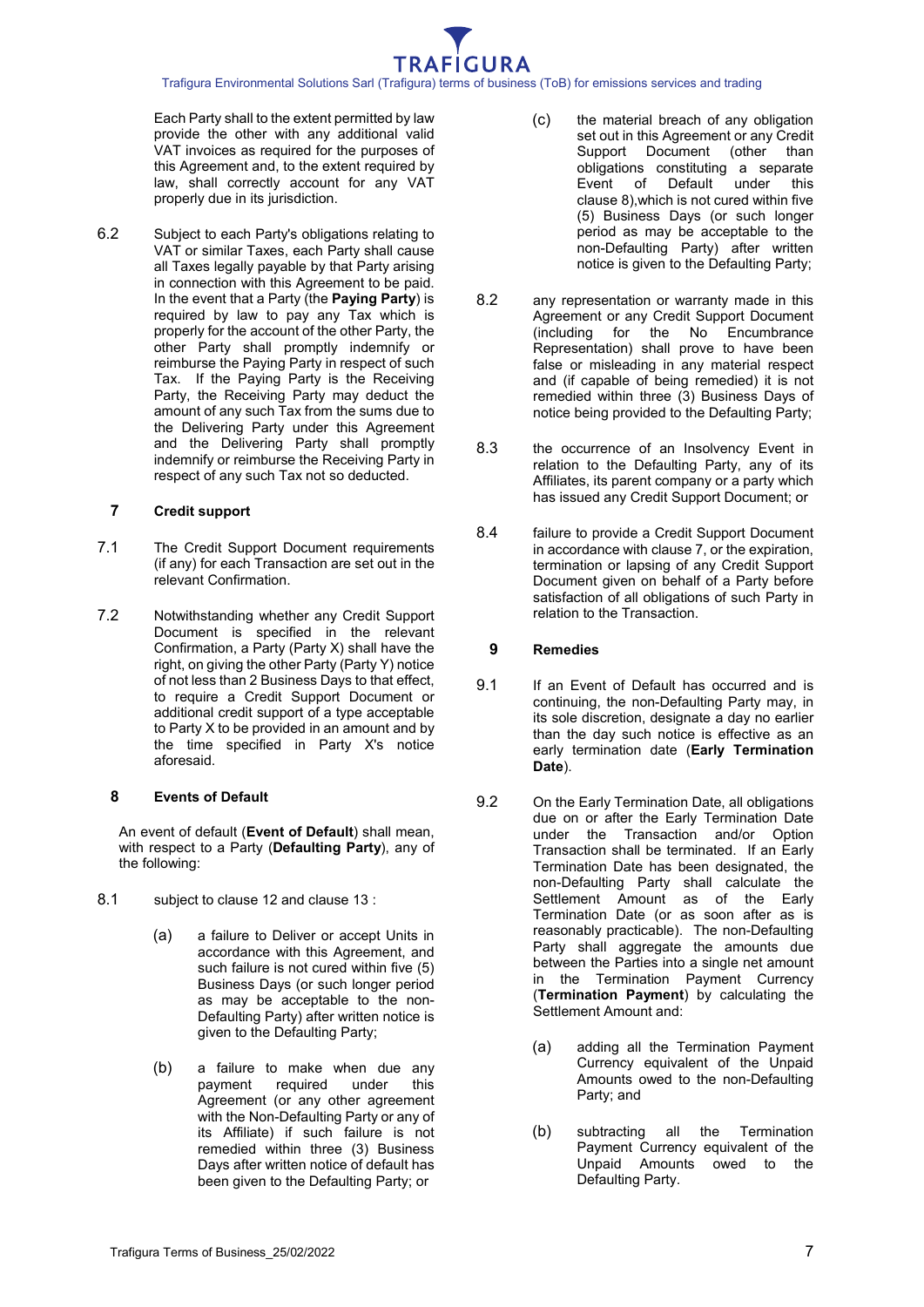Trafigura Environmental Solutions Sarl (Trafigura) terms of business (ToB) for emissions services and trading

9.3 The non-Defaulting Party shall notify the Defaulting Party in writing of the amount of the Termination Payment and whether the Termination Payment is due to or from the<br>Defaulting Party. The Party owing the The Party owing the Termination Payment shall make payment of the Termination Payment to the other Party in the Termination Payment Currency within two (2) Business Days after the effective date of such notice, with interest thereon at the Default Rate from the day immediately after the date that the Termination Payment is due until the date that the Termination Payment has been paid in full.

#### **10 No Consequential Losses**

Except to the extent included in any amount payable under clauses [9.2](#page-7-2) or [12.3,](#page-8-3) no Party shall be liable to the other Party in respect of a claim in connection with this Agreement in contract, tort (including negligence) or otherwise for any indirect or consequential loss or for any loss of revenue, profits, goodwill, business or anticipated business, anticipated savings or for any business interruption, loss of data, or other indirect or consequential loss or damage whether or not that loss was, or ought to have been, contemplated by the Party in breach.

#### **11 Set-Off**

Without prejudice to any right of set-off, combination of accounts, lien or other right (whether by operation of law or otherwise), upon the occurrence of an Early Termination Date, the non-Defaulting Party shall be entitled at its option to set-off any amount payable by the non-Defaulting Party to the Defaulting Party under this Agreement or any<br>other agreements, instruments or other agreements, instruments or undertakings between the Parties against any amounts payable by the Defaulting Party to the non-Defaulting Party under this Agreement or any other agreements, instruments or undertakings between the Parties. If an obligation is unascertained, the non-Defaulting Party may in good faith estimate that obligation and set-off in respect of that estimate, subject to the non-Defaulting Party accounting to the Defaulting Party when the obligation is ascertained. In the event an overpayment was made as a result of such estimate, the overpaid sums shall be returned to the Defaulting Party within three (3) Business Days of the aforesaid accounting.

#### <span id="page-8-2"></span>**12 Settlement Disruption Event and Suspension Event**

<span id="page-8-1"></span>12.1 Upon the occurrence of a Settlement Disruption Event or Suspension Event (each shall be known as an **Event** in this clause [12\)](#page-8-2), either Party may notify the other Party in writing of the commencement of the Event.

Where the notification is from the Party affected by the Event (in this clause, the **Affected Party**), it must also provide reasonable details of the Event and an estimate of the extent and the expected duration of the Event to the other Party (in this clause. the **Unaffected Party**). The clause, the **Unaffected Party**). obligations of both Parties under this Agreement with respect to the Transaction and/or Option Transaction will be suspended for the duration of the Event. During the continuation of the Event, the Affected Party shall use all reasonable endeavours to overcome the Event.

- 12.2 Upon the Event being overcome or it ceasing to subsist, both Parties will, as soon as reasonably practicable, resume full performance of their obligations under this Agreement with respect to the Transaction and/or Option Transaction.
- <span id="page-8-3"></span>12.3 Where the Event continues for a period of nine (9) consecutive Business Days, the Unaffected Party may, by written notice to the Affected Party, terminate the Transaction or Option Transaction. Upon termination under this clause, the Parties' corresponding Delivery obligations shall be released and discharged and the Unaffected Party shall calculate the Settlement Amount in the Termination Payment Currency. The Party owing the Settlement Amount shall pay that amount to the other Party within two (2) Business Days after the date on which the amount is agreed in the Termination Payment Currency, with interest at the Default Rate from the day immediately after the date that the Settlement Amount is due until the date that the Settlement Amount is paid in full. If the Parties fail to agree the Settlement Amount within five  $(5)$  Business Days after termination under this clause [12.3,](#page-8-3) clause [15](#page-9-0)  shall apply.

#### <span id="page-8-0"></span>**13 Abandonment of Standard**

<span id="page-8-4"></span>13.1 Without prejudice to clause [12](#page-8-2) , if at any time the Carbon Standard against which GHG Reductions are to be verified or Units issued is discontinued, terminated, abolished or replaced by another Carbon Standard and, as a result of any of these, the trading or transferal of Units is eliminated, abolished or made impossible in the reasonable opinion of either Party (**Abandonment of Standard**) on or prior to any Delivery Date, then either Party shall have the option to request renegotiation of such terms of this Agreement which have been affected by the Abandonment of Standard. This option may be exercised by such Party at any time after the Abandonment of Standard has occurred by giving written notice of desire to renegotiate.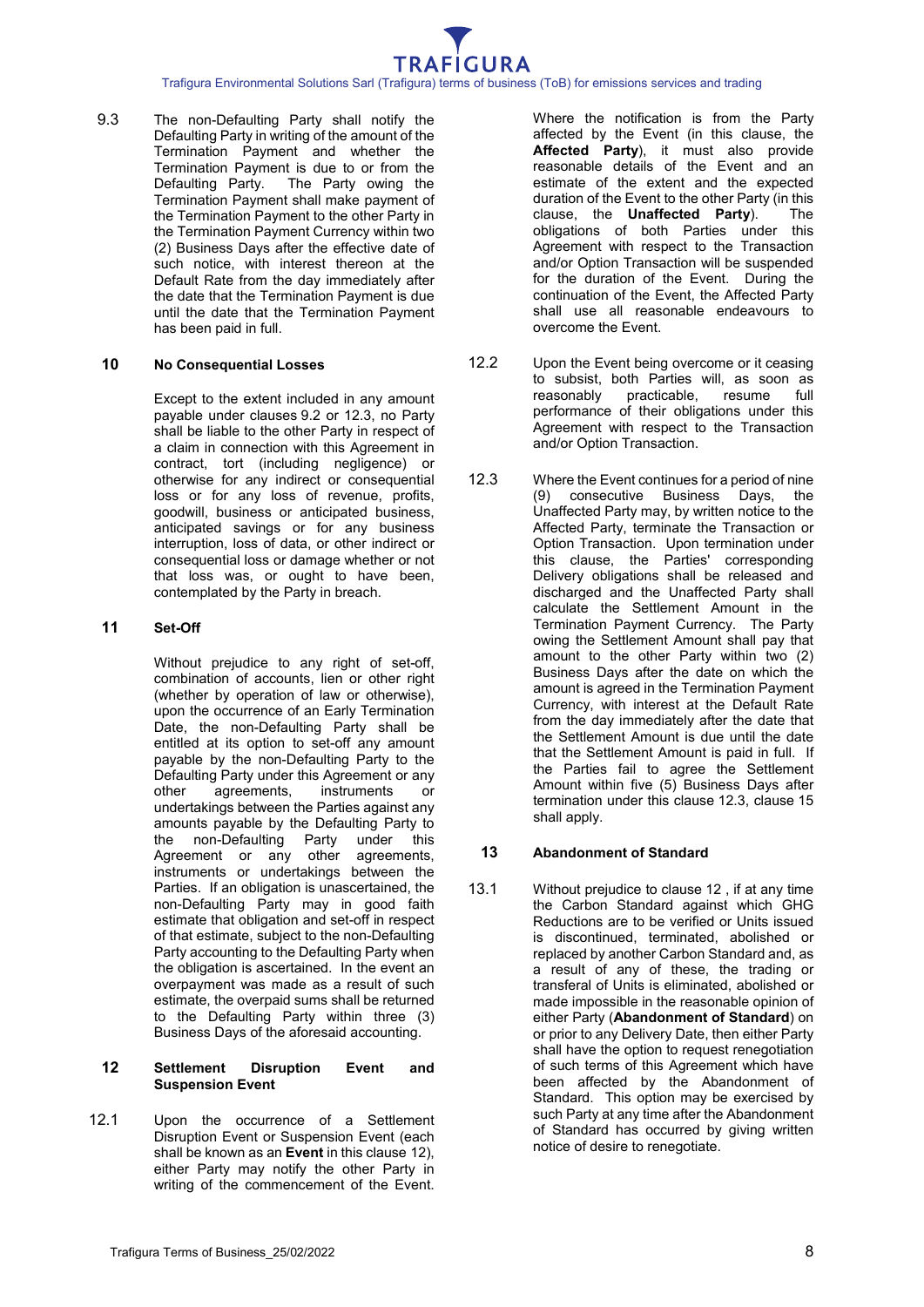Trafigura Environmental Solutions Sarl (Trafigura) terms of business (ToB) for emissions services and trading

- 13.2 If the Parties do not agree upon new terms satisfactory to both within thirty (30) days after a Party gives such notice, the Party giving notice pursuant to this provision shall have the right to terminate this Agreement on sixty (60) days' notice. Any Units sold and Delivered during such sixty (60) day period, to the extent such sale is possible, shall be sold and purchased at the Price and on the terms applying to the relevant Confirmation without any adjustment.
- 13.3 Notwithstanding the renegotiation provided under clause [13.1,](#page-8-4) if an Abandonment of Standard occurs in the period prior to an Option Exercise Date and, as a result, an Option cannot be exercised, the Option Transaction will be deemed to be terminated. No refund of Premium will be made.

#### **14 Governing Law**

This Agreement, and any non-contractual obligations arising out of or in connection with this Agreement, shall be governed by and is to be construed in accordance with English law.

#### <span id="page-9-0"></span>**15 Arbitration**

- 15.1 Any dispute, claim, difference or controversy arising out of, relating to or having any connection with this Agreement, including any dispute as to its existence, validity, interpretation, performance, breach or termination or the consequences of its nullity and any dispute relating to any noncontractual obligations arising out of or in connection with it (a **Dispute**), shall be referred to and finally resolved by arbitration. The arbitration shall be conducted in accordance with the rules of the London Court of International Arbitration (**LCIA**).
- 15.2 The arbitration shall be conducted before three (3) arbitrators to be agreed upon by the Parties. If the Parties fail to agree on and appoint the arbitrators within twenty-one (21) days of the service by one Party upon the other of a notice of arbitration requiring the other Party to agree on the arbitrators, then on the application of either Party the arbitrator shall be appointed by the LCIA.
- 15.3 The seat, or legal place of arbitration, shall be London. The language used in the arbitral proceedings shall be English.

#### **16 Assignment**

16.1 Except as permitted by clause [16.2,](#page-9-1) neither Party may assign or otherwise transfer its rights or obligations under this Agreement in whole or in part without the prior written consent of the other Party (which consent shall not be unreasonably withheld or delayed).

<span id="page-9-1"></span>16.2 Trafigura may assign, without obtaining prior written consent from the Counterparty, partially or in full, its right to receive and obtain payment (including payment of Premium) under a Transaction or an Options Transaction when this assignment is in connection with Trafigura's securitisation or funding arrangements. Such assignment will not impact Trafigura's obligations under this Agreement, a Transactions or an Option Transaction.

#### **17 Confidentiality**

- <span id="page-9-2"></span>17.1 Except as permitted by this clause or unless specifically authorised in writing by the other Party, each Party shall keep the other Party's Confidential Information confidential and shall not disclose such Confidential Information to any person that is not an Affiliate or use such Confidential Information for any purpose other than the purpose of this Agreement, and the Transaction and/or Option Transaction under it.
- 17.2 Notwithstanding clause [17.1,](#page-9-2) any Party may disclose any Confidential Information:
	- (a) to its professional advisers, auditors or bankers on a need to know basis; or
	- (b) if and to the extent disclosure is required by law, or the rules of any registered securities exchange upon which the Party's securities are listed, provided that Party gives the other Party notice of the requirement as soon as practicable before such disclosure is made; or
	- (c) if and to the extent the information is obtained or developed independently of the information disclosed by the disclosing Party.

#### **18 Miscellaneous**

- 18.1 This Agreement contains the entire agreement between the Parties and supersedes all prior oral or written communications or agreements relating to the subject matter.
- 18.2 No amendment to this Agreement or a<br>Transaction. Option Transaction or Transaction, Option Transaction or Confirmation shall be made otherwise than by an instrument in writing executed by the Parties.
- 18.3 The failure of a Party at any time to require performance of any of the provisions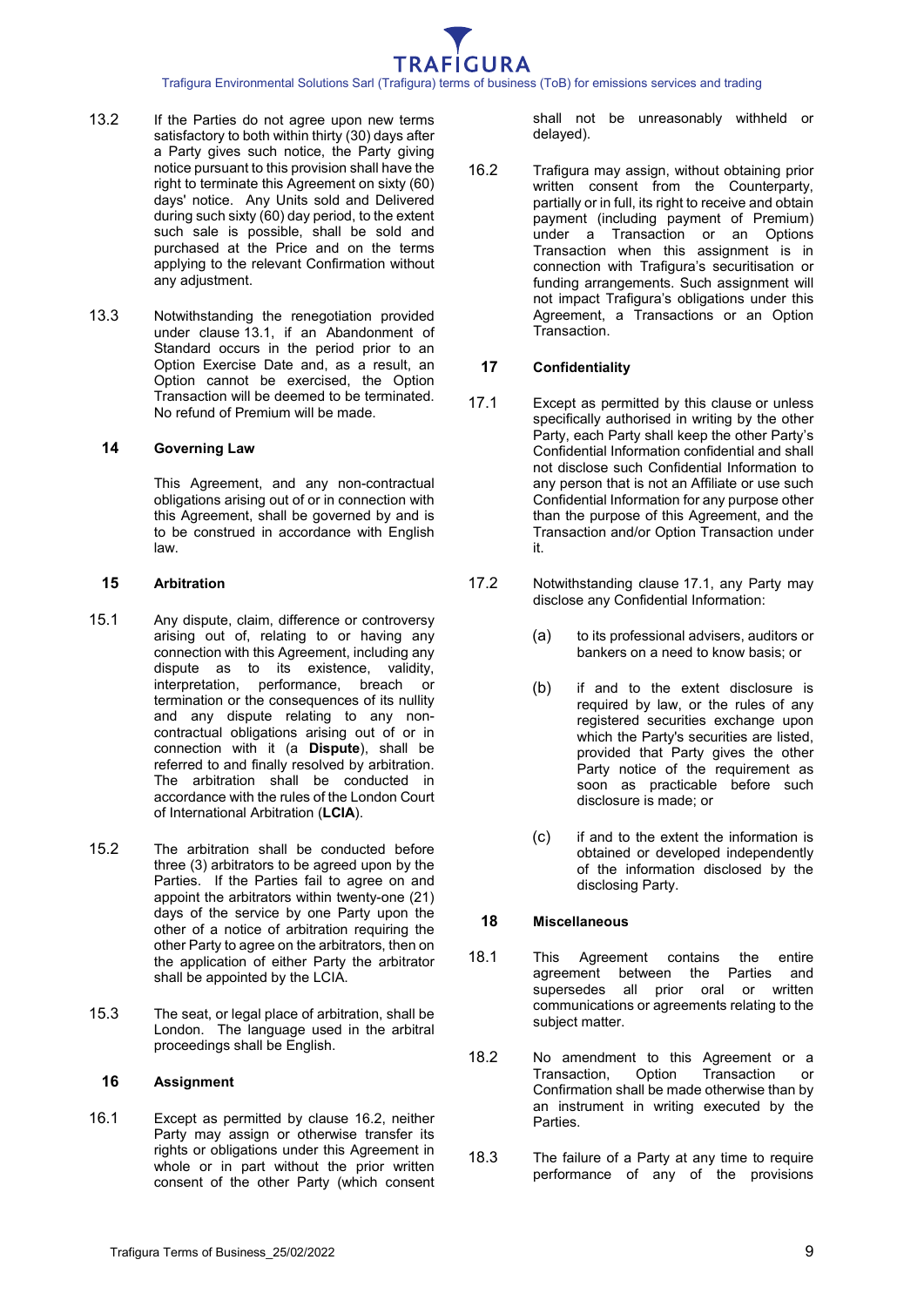contained in this Agreement shall in no way affect the right of that Party to require any performance which may be due thereafter pursuant to such provision; nor shall the waiver by a Party of any breach of any provision of this Agreement be taken or held to be a waiver of any subsequent breach of such provision.

- 18.4 In the event any one or more of the provisions contained in this Agreement should be held to be invalid, illegal or unenforceable in any respect under the law of any jurisdiction, the validity, legality and enforceability of the remaining provisions contained in this Agreement under the law of such jurisdiction, and the validity, legality and enforceability of such and any other provisions under the law of any other jurisdiction shall not in any way be affected or impaired thereby. The Parties hereto shall endeavour in good faith negotiations to replace the invalid, illegal or<br>unenforceable provisions with valid unenforceable provisions, the economic effect of which comes as close as possible to that of the invalid, illegal or unenforceable provisions.
- 18.5 This Agreement (including any Confirmations) may be executed in any number of counterparts and by different Parties in separate counterparts, any of which when so executed shall be deemed to be an original and all of which when taken together shall constitute the one and same Agreement.
- <span id="page-10-0"></span>18.6 All notices to be given under a Transaction and/or Option Transaction by one Party to the other shall be in writing in English and sent to the address specified in the relevant Confirmation. A notice shall be deemed to have been received by a Party if sent by courier, when received by the Party to which the notice is directed and, if sent by email or facsimile, when actually received by the intended recipient in a readable form. If the date of deemed receipt is not a working day in the place of receipt, the notice is deemed to have been received at the commencement of the next Business Day in that place.
- 18.7 Each Party is entitled to record telephone conversations held in connection with a Transaction, Option Transaction or this Agreement, and to use the same as evidence. Each Party waives any further notice of such recording and acknowledges that it has obtained all necessary consents of its officers and employees to such recording.
- 18.8 Nothing in this Agreement shall be considered or construed as conferring any right or benefit on a person not a party to this Agreement, and the Parties do not intend that any term of this Agreement should be enforceable, by virtue of the Contracts (Rights of Third Parties) Act

1999 (as amended) or otherwise, by any person who is not a party to this Agreement.

#### **19 Sanctions, change in law and anti-bribery & corruption**

- 19.1 In this clause, **Sanctions** means economic or financial sanctions or trade embargoes or similar or equivalent restrictive measures imposed, administered, enacted or enforced from time to time by the United Nations, the European Union, the United Kingdom, the United States of America or other applicable sanctions authority.
- 19.2 It is agreed that all activities contemplated by the Parties pursuant to this Agreement will be performed in conformity with and shall not be prohibited by Sanctions and/or laws if and to the extent applicable. A Party shall not be required to do anything under this Agreement which constitutes a violation of, or would be in contravention of, any Sanction applicable to it.
- 19.3 If, at any time during the term of this Agreement any laws are changed, or new<br>laws become effective (including a laws become effective Suspension Event or Abandonment of Standard), or Sanctions or other trade restrictions are imposed, or there is a change in the interpretation of laws or Sanctions which would:
	- (a) expose it to the risk of designation or to other punitive measures by a Sanctions authority;
	- (b) materially affect a Party's performance of this Agreement, including its ability to take or make delivery or make or receive any payments as may be required in the performance of this Agreement; or
	- (c) make it impossible for a Party to perform its obligations or enforce material rights under this Agreement;

(each a **Trade Restrictions and Change of Laws Event**); or

(c) a Trade Restrictions and Change of Laws Event causes (i) a curtailment, reduction in, interference with, failure or cessation of issuance of, Units or (ii) a refusal to issue such Units,

then notwithstanding any clause or provision to the contrary in this Agreement, such Party may, by written notice to the other Party, (i) suspend performance until such time as the notifying Party may lawfully perform this Agreement and/or (ii) terminate this Agreement, in each event, without any further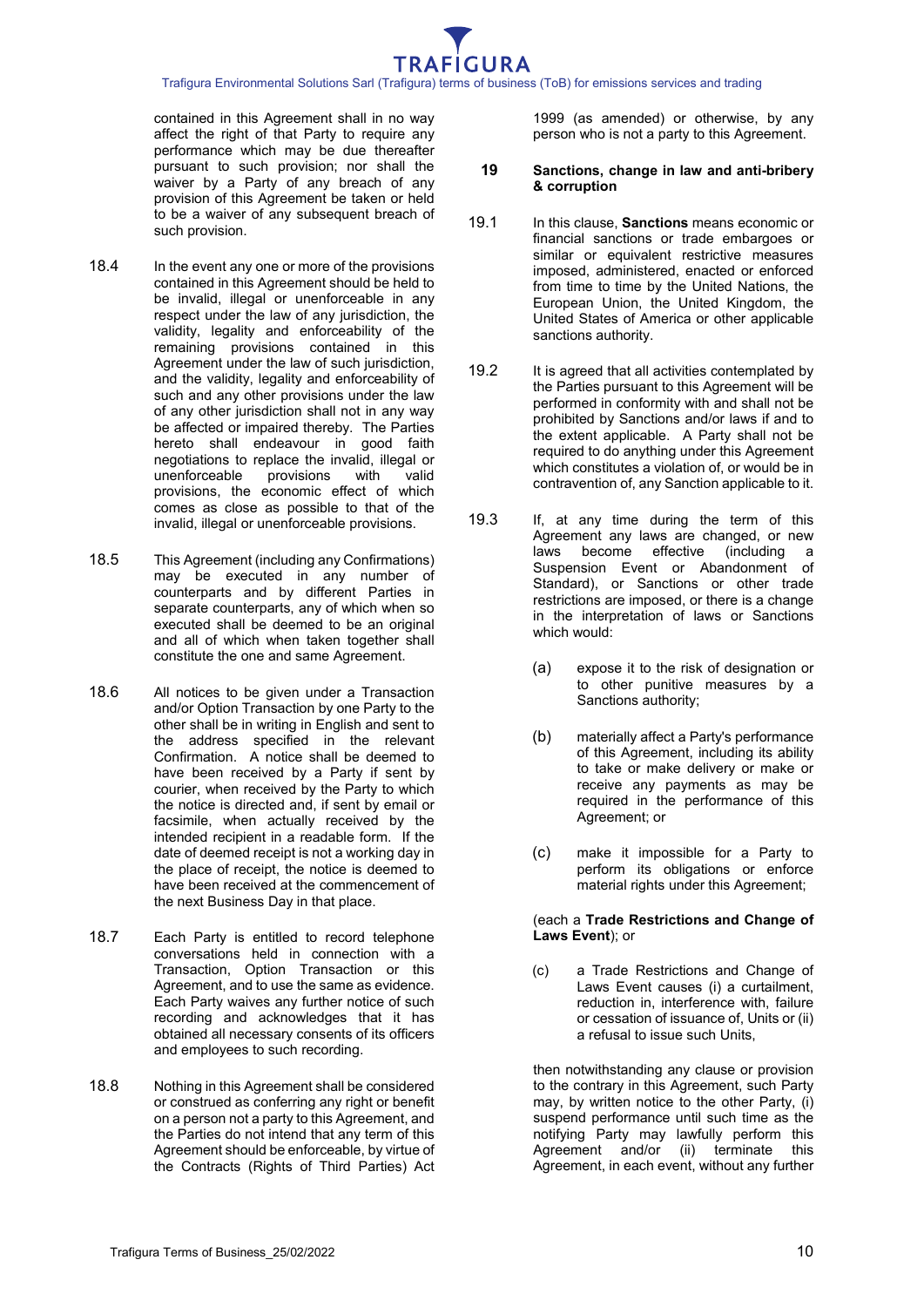

obligation or liability by either Party, save for any accrued rights and remedies.

- <span id="page-11-0"></span>19.4 Each Party warrants and undertakes to the other Party that, in connection with this Agreement:
	- (a) it has implemented adequate internal procedures designed to ensure it shall not authorise the giving or offering of any financial or other advantage with the intention of inducing or rewarding an individual or entity to improperly perform an activity undertaken in the course of an individual's employment or connected to an entity's business activities (the **Anti-Corruption Laws**); and
- (b) it has not authorised and it will not authorise, in connection with the performance of this Agreement, any financial or other advantage or the offering thereof, to or for the benefit of: public official, civil servant, political party, political party official, candidate for office, or any other public or private individual or entity where such authorisation would violate the Anti-Corruption Laws.
- 19.5 In the event of any breach of the warranties and undertakings in sub-clauses [19.4\(a\)](#page-11-0) and 18.4(b), the non-breaching Party may terminate this Agreement with immediate effect upon written Notice to the other Party. This shall be the sole remedy available under this Agreement for a breach of those subclauses.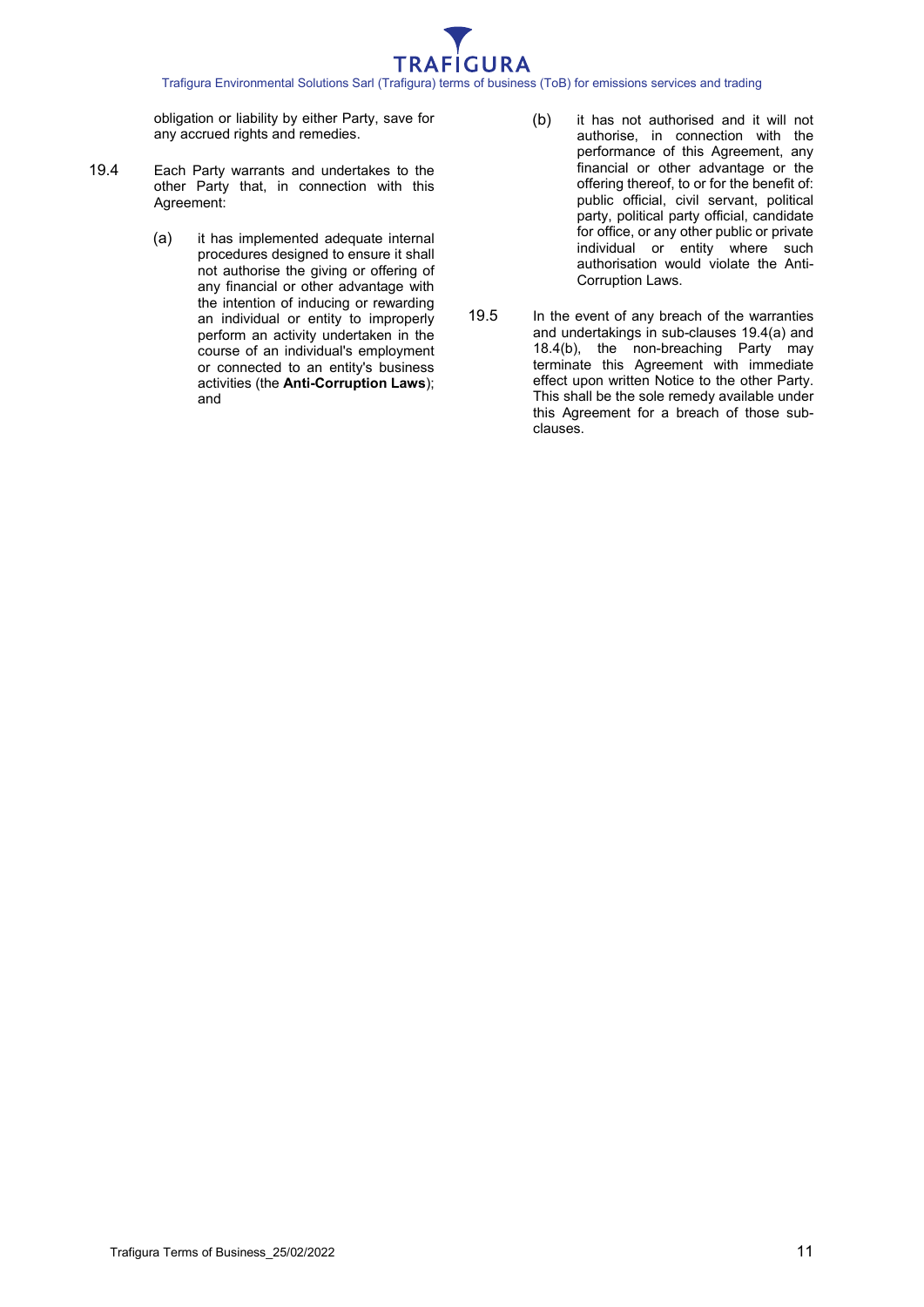# **Schedule 1 Delivery of Units**

#### <span id="page-12-0"></span>**Delivery obligation**

- 1 In relation to the Transaction, the Delivering Party agrees to sell and Deliver, and the Receiving Party agrees to purchase and accept the relevant Volume on the relevant Delivery Date, in accordance with the agreed terms of the Transaction, the terms and conditions of this Agreement, the Standard Rules and the Registry Rules. A Delivery (or part of a Delivery) shall be considered to be completed for the purposes of this Agreement when the relevant Volume of Units is received at the relevant Receiving Party's Registry Account (or in respect of Retirement at the Delivering Party's retirement sub-account if available, or otherwise when the applicable Volume of Units has been Retired in the Delivering Party's Registry Account with a notation that the Retirement is for the benefit of the Receiving Party), provided that, if the Delivering Party is unable to Deliver the Volume of Units on the Delivery Date because of a Settlement Disruption Event or a Suspension Event, the Delivery Date will be the next Business Day on which the Settlement Disruption Event or the Suspension Event no longer prevails.
- 2 The Parties agree to co-operate with each other in relation to each Transaction and to do such things and procure that such things are done as are necessary in accordance with and as required by the Standard Rules and the Registry Rules in order to Deliver the relevant Volume of Units by the relevant Delivery Date (and to refrain from doing such things as would impede or would reasonably be expected to impede such Delivery).

#### **Transfer to the Receiving Party's Account**

3 The Delivering Party shall take all necessary steps to Deliver (or procure the Delivery of) the relevant Volume of Units to the Receiving Party's Registry Account by the relevant Delivery Date and shall notify the Receiving Party once it has taken all such necessary steps. The Receiving Party shall procure that all steps required to be taken to enable Delivery of the Volume of Units into the Receiving Party's Registry Account are taken by the Delivery Date or, if not possible under the Registry Rules, as soon as reasonably possible thereafter.

#### **Retirement**

4 Where the Delivering Party Retires Units on behalf of the Receiving Party in accordance with this Agreement, the Receiving Party shall promptly provide to the Receiving Party the confirmation or other record provided by the Registry in connection with the Retirement of the Volume of Units, including evidence of the change in status in connection with the relevant Units in the Registry from "issued" to "retired" or "cancelled".

- 5 In connection with any Units which are Retired pursuant to this Agreement, if the Registry includes the option to specify a "beneficial owner" or other comment in connection with the relevant Units, the Delivering Party shall, on the Receiving Party's written request, specify the Receiving Party as such "beneficial owner" or otherwise indicate the reason for Retirement as requested by the Receiving Party.
- 6 Retirement of a Volume of Units shall be considered to be complete and irreversible once it is completed in accordance with the Standard Rules and the Registry Rules (as applicable).

#### **Title transfer**

- 7 The Delivering Party shall convey and properly deliver to the Receiving Party all of the Delivering Party's rights, title and interest in the Units (together with the GHG Reductions associated with such Units) comprising the relevant Volume of Units on the Delivery Date.
- 8 Upon Delivery of each Volume of Units, all of the Units are deemed to be delivered by the Delivering Party with full title guarantee and all legal and beneficial rights, interests and title in each Unit and all corresponding GHG Reductions are deemed to be delivered to the Receiving Party.

# **No Encumbrance Representation**

9 The Delivering Party represents and warrants to the Receiving Party that, on the relevant Delivery Date, the Delivering Party has full legal and beneficial title to the Units and GHG Reductions associated with each such Unit and, at the time of Delivery of the Unit, the Receiving Party shall receive all legal and beneficial right, interest and title, with full title guarantee, in each such Unit and associated GHG Reductions free and clear of all liens, security interests, claims and encumbrances or any interest in or to them by any person (the **No Encumbrance Representation**).

#### **Amendments to the Registry Account**

10 Either Party may, from time to time, amend the details of the Registry Account and/or nominate an additional Registry Account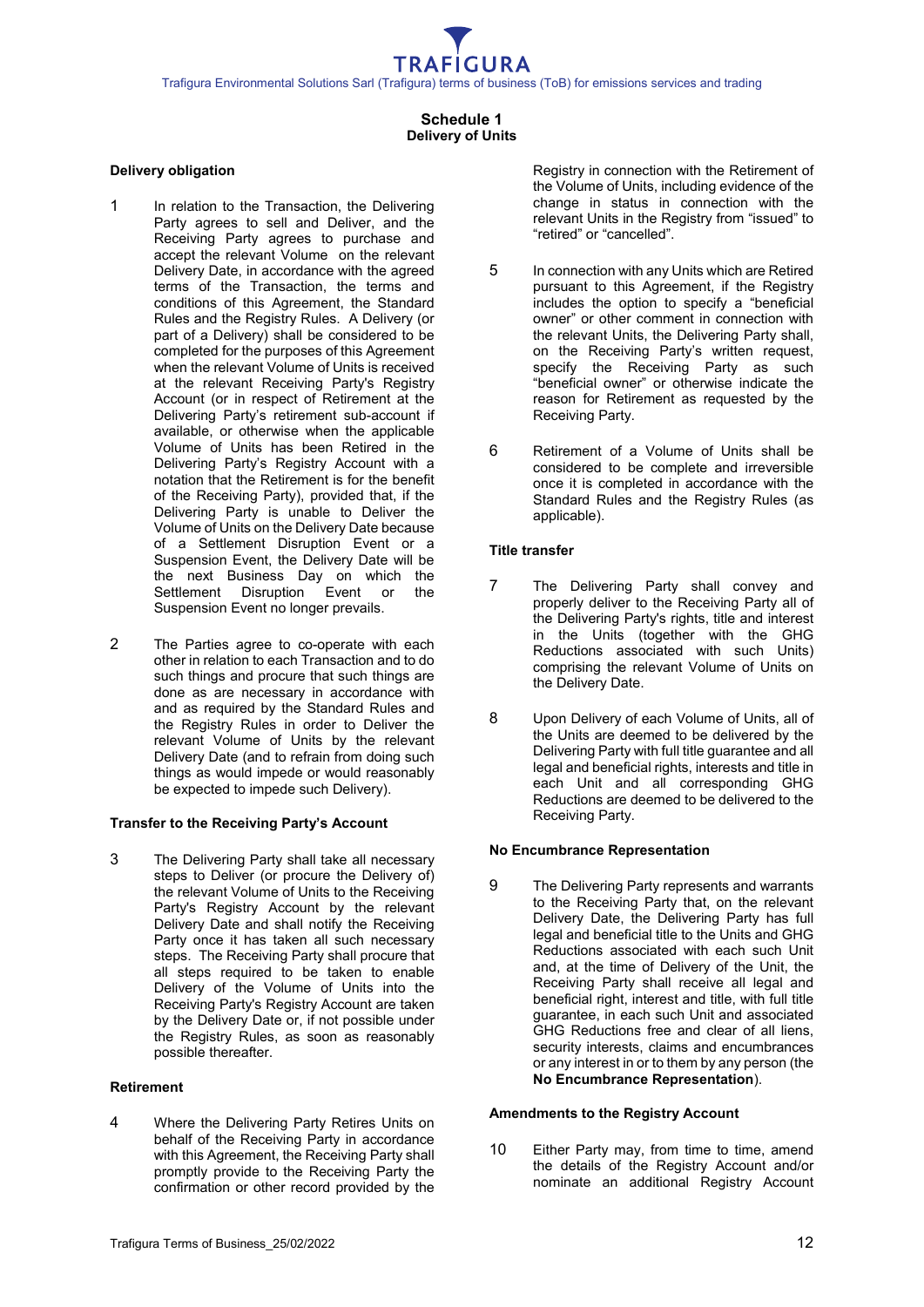

provided that such Party shall notify the other Party in writing of such amendment and/or addition (including the provision of the relevant account details) no less than thirty (30) days prior to the next Delivery Date and provided further that the other Party consents to such changes within five (5) Business Days of receiving such notice from such Party.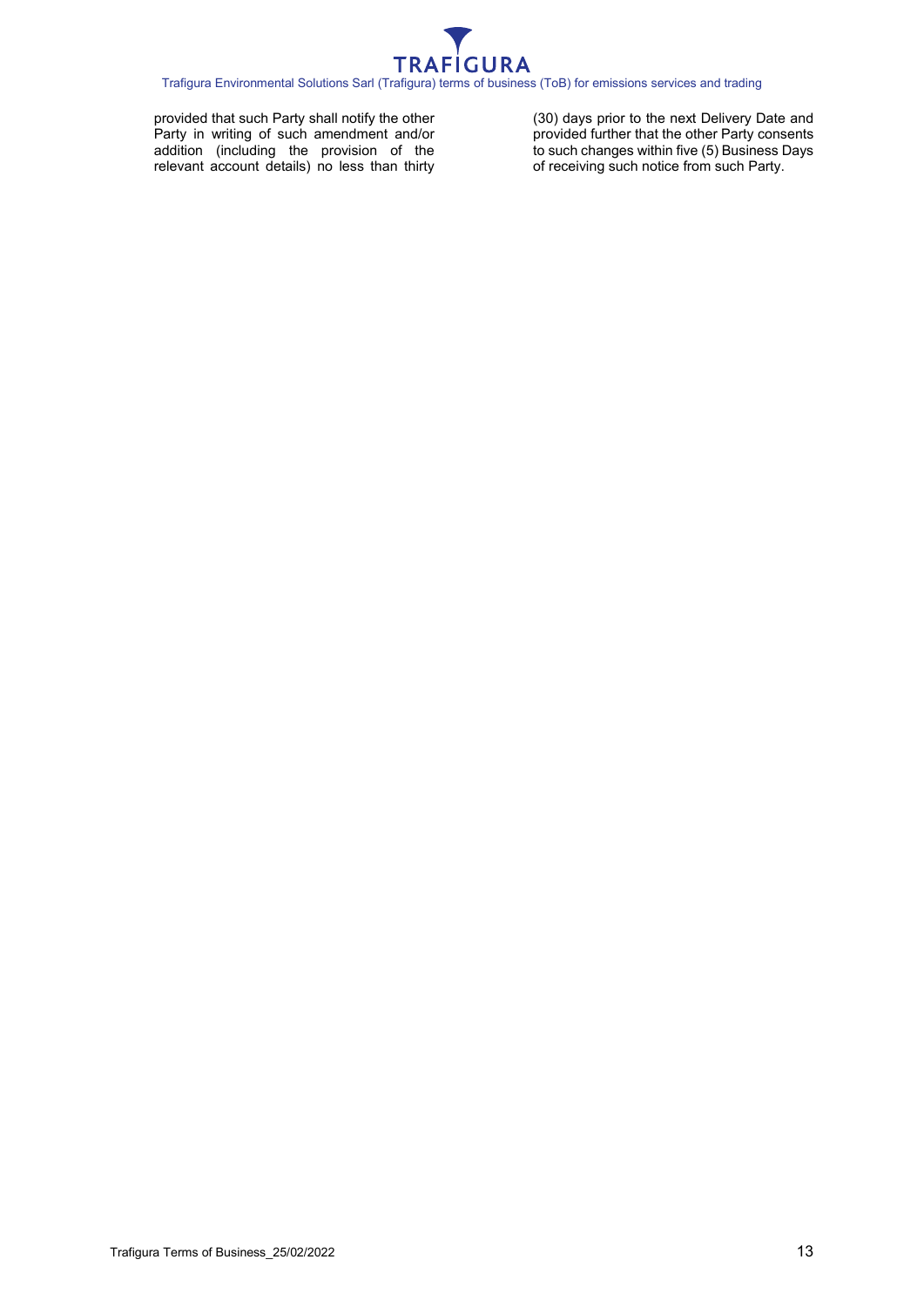#### **Schedule 2 Specific requirements for Option Transactions**

- <span id="page-14-0"></span>1 This [Schedule](#page-14-0) 2 shall apply to all Option Transactions. For the purposes of this Agreement, **Buyer** means, in respect of an Option Transaction which is (A) a Call Option, the Receiving Party, or (B) a Put Option, the Delivering Party, and **Seller** means, in respect of an Option Transaction which is (A) a Call Option, the Delivering Party, or (B) a Put Option, the Receiving Party.
- 2 The Premium in respect of the purchase of an Option shall be paid by the Buyer to the Seller on the Premium Payment Date for the Option Transaction and such Premium shall be paid in accordance with clauses [5](#page-6-0) and [6.](#page-6-1)
- 3 Options may be exercised as set out below:
	- (a) The Buyer may provide a notice of exercise within the Exercise Period for the relevant Option Transaction:
		- (i) in writing to the Seller in accordance with clause [18.6;](#page-10-0)  or
		- (ii) orally to a representative of the Seller on a recorded telephone line (but not by a message left on a voicemail or other messaging system).
	- (b) Unless otherwise agreed by the Parties, a notice of exercise is effective in the case of an American Option, (A) if received by the Seller at or prior to 1700 hours on any Business Day in the Exercise Period other than the Expiration Date, or (B) if received by the Seller at or prior to the Expiration Time on the Expiration Date, or (C) if received by the Seller after 1700 hours on any Business Day other than the Expiration Date, as of 0900 hours on the next following Business Day (if

any) in the Exercise Period or, in the alternative, on the Expiration Date.

- (c) The Buyer will, within three Business Day of exercising such Option by giving notice orally, confirm such exercise by written notice to the Seller in accordance with clause [18.6.](#page-10-0) Any failure by the Buyer to send such written notice and/or any failure by the Seller to inform the Buyer of any inaccuracies in such written notice will not: (A) affect the validity or enforceability of the exercise of such Option or of the Transaction deemed to be entered into pursuant to this Agreement; or (B) be a material breach of obligations under this Agreement under clause [8.](#page-7-0)
- 4 Where the Option is not exercised in accordance with this [Schedule](#page-14-0) 2 by the Buyer at or prior to the Expiration Time on the Expiration Date, it will expire unexercised (except that any outstanding Premium will remain payable by the Buyer in accordance with clauses [5](#page-6-0) and [6\)](#page-6-1).
- 5 Upon the Buyer exercising an Option in accordance with this Schedule:
	- (a) the relevant Option Transaction will be terminated to the extent it relates to the Option (but without prejudice to any claim that the Seller may have in respect of any unpaid Premium or other amount relating to such Option Transaction); and
	- (b) the Parties will be deemed to have entered into a Transaction evidenced by and on the terms relating to the relevant Option that are set out in the part of the relevant Confirmation for such Option Transaction that relates to such Transaction.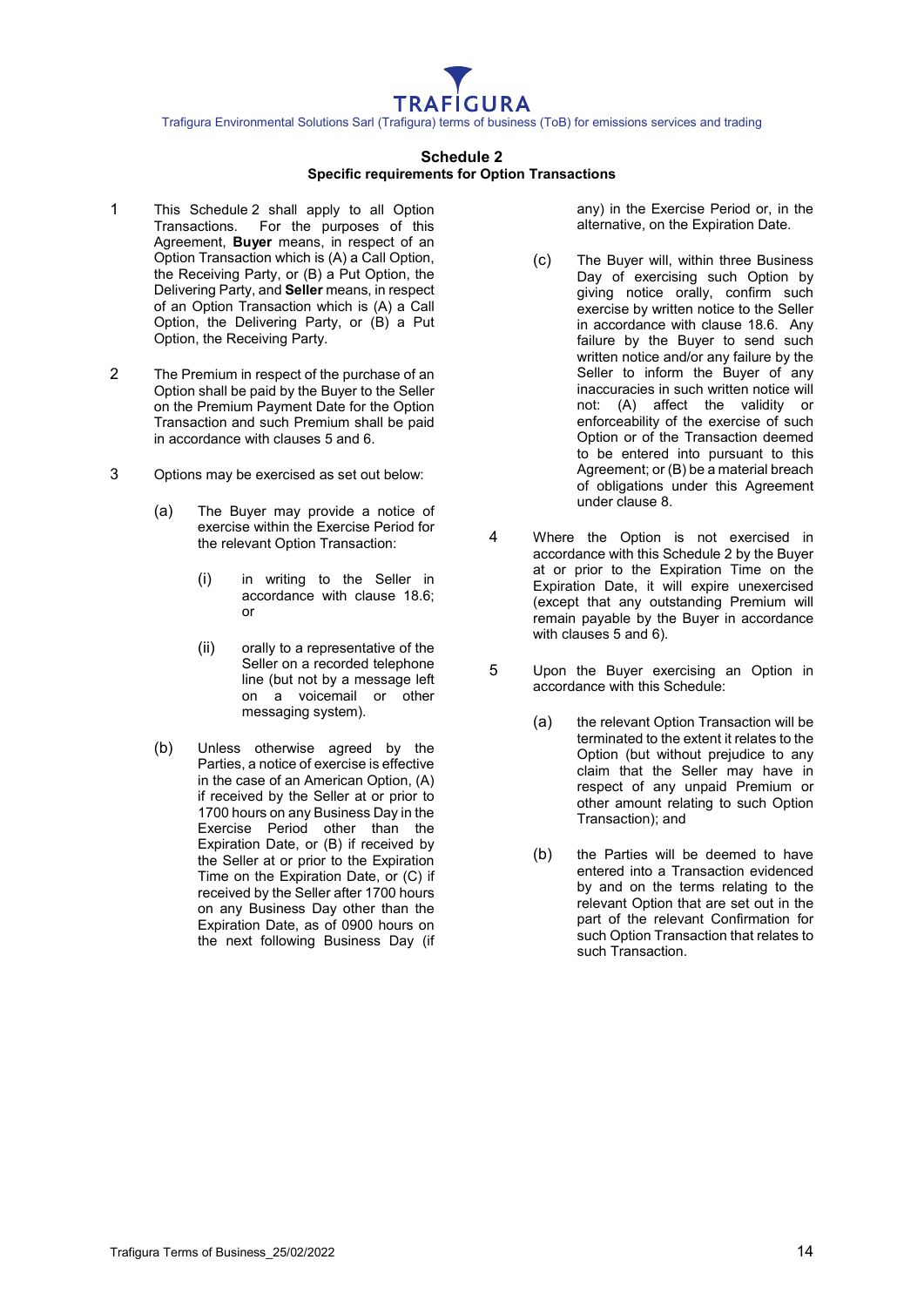

# **Schedule 3 Form of Transaction Confirmation**

<span id="page-15-0"></span>From: **TRAFIGURA ENVIRONMENTAL SOLUTIONS SÀRL**

Contact:

Email:

Telephone:

Facsimile:

Trade Reference:

#### **CONFIRMATION**

This Confirmation evidences the terms of the binding agreement regarding the Transaction described below and entered into under the ToB.

This Confirmation describes the additional terms applicable to this Transaction and supplements the ToB which apply to this Confirmation except as amended below. In the case of any inconsistency or conflict between this Confirmation and the ToB, the terms of this Confirmation shall prevail for the purpose of this Transaction.

| Delivering Party and contact person: | $\blacksquare$                                                                                                |
|--------------------------------------|---------------------------------------------------------------------------------------------------------------|
| Receiving Party and contact person:  | $\lbrack \bullet \rbrack$                                                                                     |
| <b>Transaction Date:</b>             | $\lbrack \bullet \rbrack$                                                                                     |
| <b>Business Day:</b>                 | $\lbrack \bullet \rbrack$                                                                                     |
| Unit type:                           | [Verified Carbon Units (VCUs) / GS Voluntary Emission<br>Reductions (GS-VERs)/ other to specify here]         |
| Carbon Standard:                     | [Verified Carbon Standard / Gold Standard/ other to specify here]                                             |
| [Quality Standard:                   | [•]                                                                                                           |
| <b>Standard Rules:</b>               | All rules issued by the Relevant Authority in respect of the<br>Carbon Standard[, including [ <sup>o</sup> ]] |
| Registry:                            | [Verra Registry / Gold Standard Registry/ other to specify here]                                              |
| <b>Registry Rules:</b>               | [Verra Registry Terms of Use / Gold Standard Registry Terms of<br>Use/ other to specify here]                 |
| <b>Relevant Authority:</b>           | [Verified Carbon Standard / Gold Standard Foundation/ other to<br>specify here]                               |
| Registry Account:                    | $\lbrack \bullet \rbrack$                                                                                     |
| Volume:                              | $\lbrack \bullet \rbrack$                                                                                     |
| Delivery Date(s):                    | $\lbrack \bullet \rbrack$                                                                                     |
| Price per Unit (excluding tax):      | $\lbrack \bullet \rbrack$                                                                                     |
| <b>Total Purchase Price:</b>         | $\lbrack \bullet \rbrack$                                                                                     |
| Payment Date:                        | $\lbrack \bullet \rbrack$                                                                                     |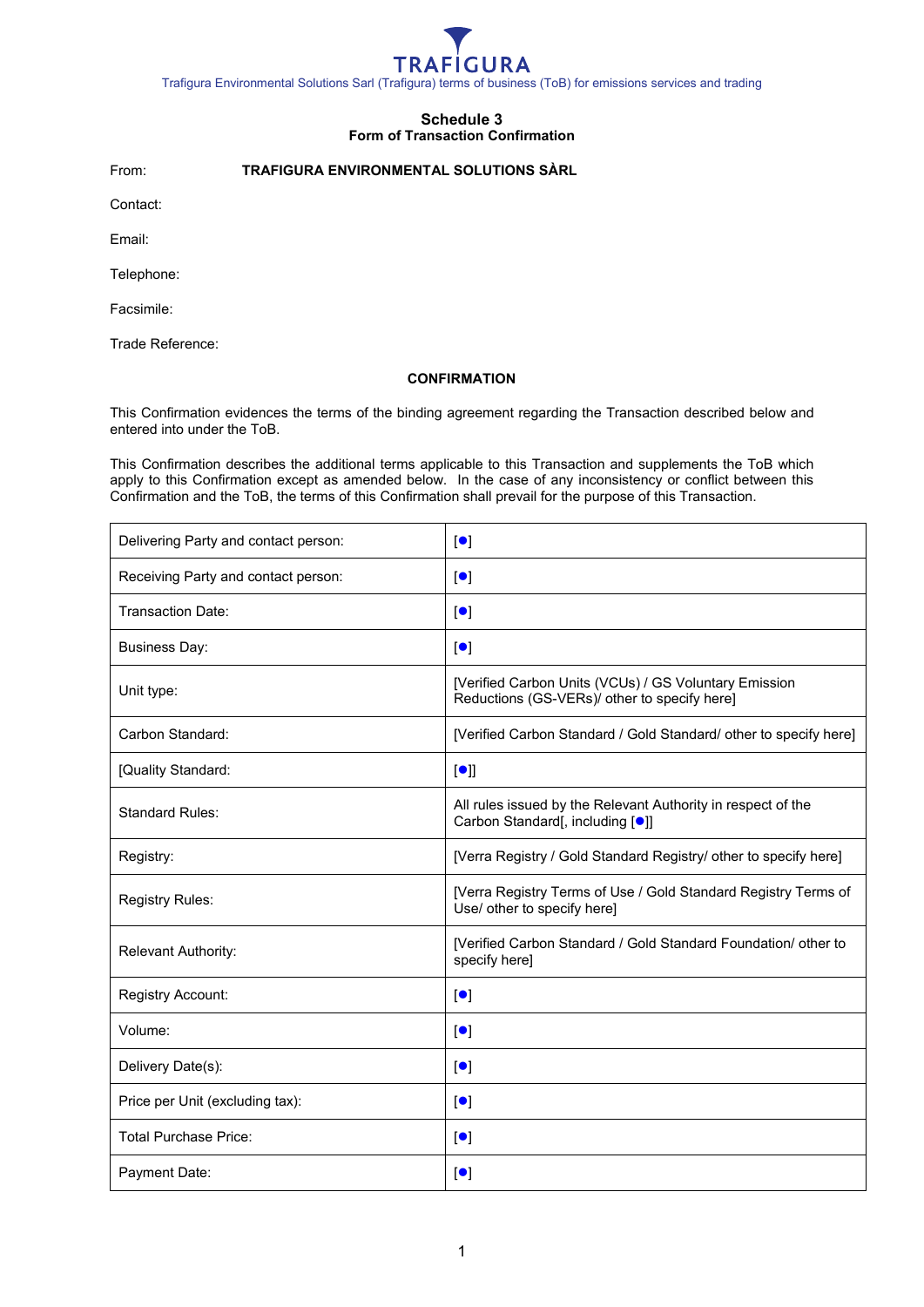

| Name of Broker (if applicable): | $\lbrack \bullet \rbrack$                                                  |
|---------------------------------|----------------------------------------------------------------------------|
| Transaction Currency:           | $\lbrack \bullet \rbrack$                                                  |
| Bank details:                   | Trafigura:                                                                 |
|                                 | Account Name:                                                              |
|                                 | <b>Account Number:</b>                                                     |
|                                 | Bank Name:                                                                 |
|                                 | Bank Address:                                                              |
|                                 | Bank BIC (Swift Code):                                                     |
|                                 | Counterparty:                                                              |
|                                 | Account Name:                                                              |
|                                 | Account Number:                                                            |
|                                 | <b>Bank Name:</b>                                                          |
|                                 | <b>Bank Address:</b>                                                       |
|                                 | Bank BIC (Swift Code):                                                     |
| <b>Credit Support Document:</b> | Trafigura: [none / Parent Company Guarantee / other to be<br>specified]    |
|                                 | Counterparty: [none / Parent Company Guarantee / other to be<br>specified] |
| <b>Credit Support Provider:</b> | Trafigura: [not applicable / name of CSP]                                  |
|                                 | Counterparty: [not applicable / name of CSP]                               |
| Notice details:                 | Trafigura:                                                                 |
|                                 | $\lbrack \bullet \rbrack$                                                  |
|                                 | Attention:<br>$\lceil \bullet \rceil$                                      |
|                                 | Email address:<br>$\lbrack \bullet \rbrack$                                |
|                                 | <b>Counterparty:</b>                                                       |
|                                 | $\lbrack \bullet \rbrack$                                                  |
|                                 | Attention:<br>$\lbrack \bullet \rbrack$                                    |
|                                 | Email address:<br>$\lbrack \bullet \rbrack$                                |
| <b>Special Conditions:</b>      | $\lbrack \bullet \rbrack$                                                  |

Please confirm that the foregoing correctly sets forth the terms of our agreement regarding this Transaction by either executing this Confirmation and returning it to us, or by sending us a form substantially similar to this Confirmation which sets forth the material terms of the Transaction to which this Confirmation relates and indicates your agreement to these terms as set out herein.

By signing this Transaction Confirmation, you agree to the terms of the Agreement.

# **TRAFIGURA ENVIRONMENTAL SOLUTIONS SÀRL [COUNTERPARTY]**

| vame |
|------|
|------|

Title:

Name: Title: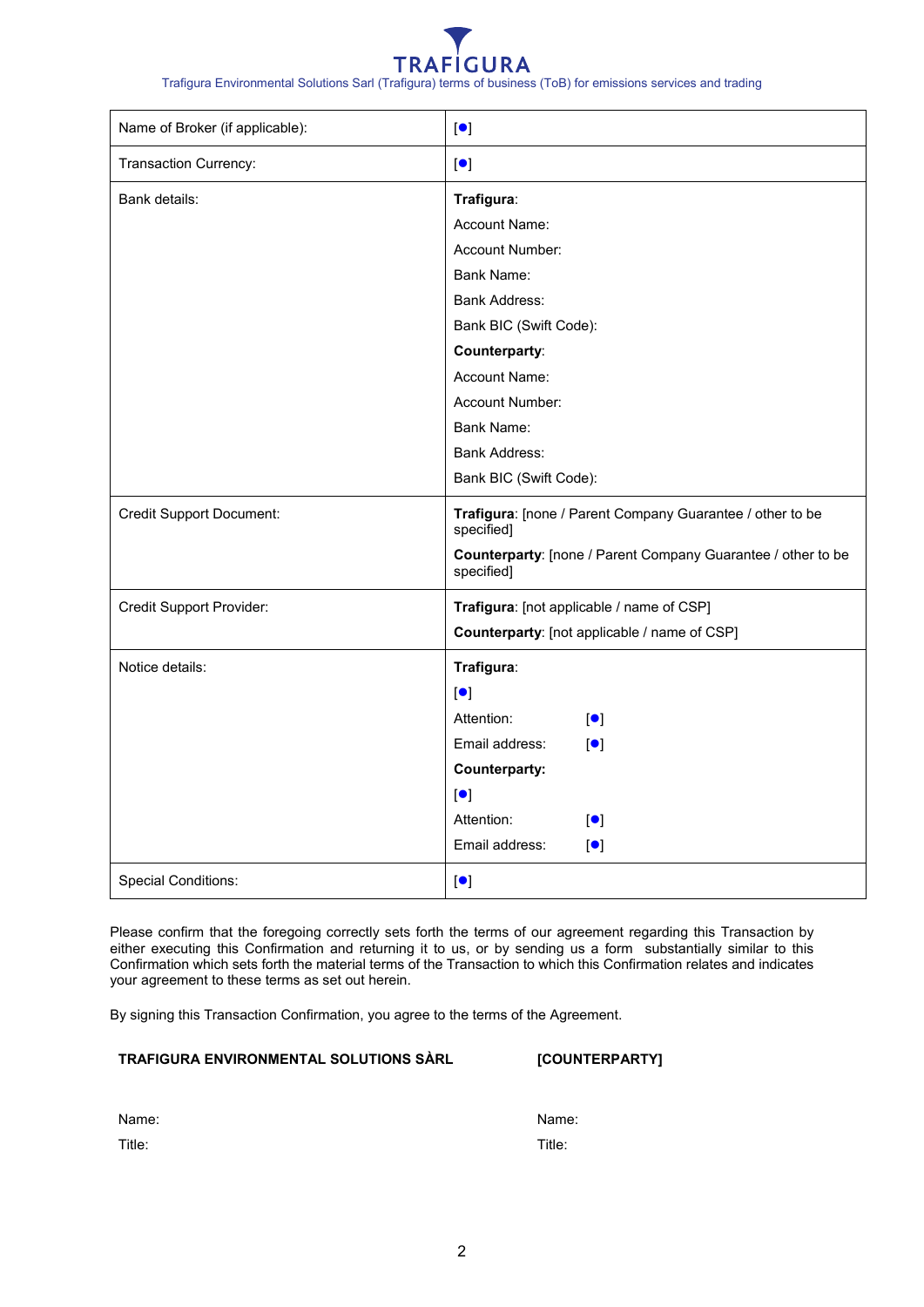

# **Schedule 4 Form of Option Transaction Confirmation**

<span id="page-17-0"></span>From: **TRAFIGURA ENVIRONMENTAL SOLUTIONS SÀRL**

Contact:

Email:

Telephone:

Facsimile:

Trade Reference:

#### **CONFIRMATION**

This Confirmation evidences the terms of the binding agreement regarding the Option Transaction described below and entered into under the ToB.

This Confirmation describes the additional terms applicable to this Option Transaction and supplements the ToB which apply to this Confirmation except as amended below. In the case of any inconsistency or conflict between this Confirmation and the ToB, the terms of this Confirmation shall prevail for the purpose of this Transaction.

| Seller and contact person:                       | $\lbrack \bullet \rbrack$      |
|--------------------------------------------------|--------------------------------|
| Buyer and contact person:                        | $\lbrack \bullet \rbrack$      |
| <b>Transaction Date:</b>                         | $\lceil \bullet \rceil$        |
| <b>Business Day:</b>                             | $\lbrack \bullet \rbrack$      |
| Option style:                                    | American / Bermudan / European |
| Option type:                                     | Put / Call                     |
| Expiration Date(s):                              | $\lbrack \bullet \rbrack$      |
| <b>Expiration Time:</b>                          | [XX:XX in 24-hour format]      |
| Potential Exercise Dates (Bermudan Options Only) | $\lbrack \bullet \rbrack$      |
| Premium:                                         | $\lceil \bullet \rceil$        |
| Premium Payment Date:                            | $\lbrack \bullet \rbrack$      |
| <b>Reference Price:</b>                          | $\lbrack \bullet \rbrack$      |

#### **Part 1**

# **Part 2**

| Unit type:         | [Verified Carbon Units (VCUs) / GS Voluntary Emission<br>Reductions (GS-VERs)] |
|--------------------|--------------------------------------------------------------------------------|
| Carbon Standard:   | [Verified Carbon Standard / Gold Standard]                                     |
| [Quality Standard: | $\blacksquare$                                                                 |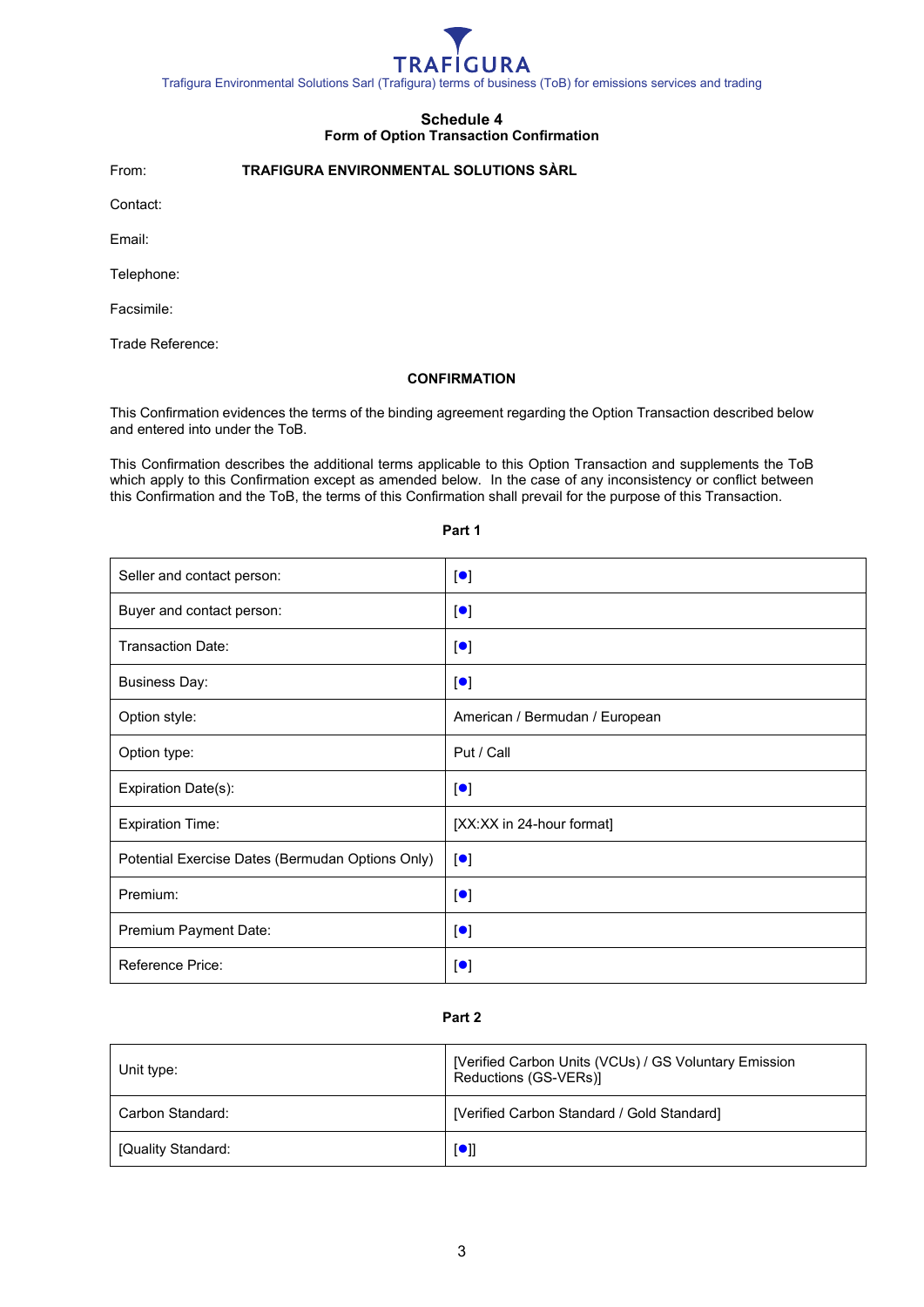Trafigura Environmental Solutions Sarl (Trafigura) terms of business (ToB) for emissions services and trading

| <b>Standard Rules:</b>                           | All rules issued by the Relevant Authority in respect of the<br>Carbon Standard[, including [•]]                                                                                                                                                                                                                                                                                                           |
|--------------------------------------------------|------------------------------------------------------------------------------------------------------------------------------------------------------------------------------------------------------------------------------------------------------------------------------------------------------------------------------------------------------------------------------------------------------------|
| Registry:                                        | [Verra Registry / Gold Standard Registry]                                                                                                                                                                                                                                                                                                                                                                  |
| Registry Rules:                                  | [VerraRegistry Terms of Use / Gold Standard Registry Terms of<br>Use]                                                                                                                                                                                                                                                                                                                                      |
| Registry Account:                                | $\lbrack \bullet \rbrack$                                                                                                                                                                                                                                                                                                                                                                                  |
| Volume:                                          | $\lbrack \bullet \rbrack$                                                                                                                                                                                                                                                                                                                                                                                  |
| Delivery Date(s):                                | $\lbrack \bullet \rbrack$                                                                                                                                                                                                                                                                                                                                                                                  |
| Price per Unit:                                  | $\lbrack \bullet \rbrack$                                                                                                                                                                                                                                                                                                                                                                                  |
| <b>Total Purchase Price:</b>                     | $\lbrack \bullet \rbrack$                                                                                                                                                                                                                                                                                                                                                                                  |
| Payment Date:                                    | $\lbrack \bullet \rbrack$                                                                                                                                                                                                                                                                                                                                                                                  |
| Name of Broker (if applicable):                  | $\lbrack \bullet \rbrack$                                                                                                                                                                                                                                                                                                                                                                                  |
| Transaction Currency:                            | $\lbrack \bullet \rbrack$                                                                                                                                                                                                                                                                                                                                                                                  |
| Bank details:<br><b>Credit Support Document:</b> | Trafigura:<br>Account Name:<br>Account Number:<br><b>Bank Name:</b><br><b>Bank Address:</b><br>Bank BIC (Swift Code):<br>Counterparty:<br>Account Name:<br>Account Number:<br><b>Bank Name:</b><br><b>Bank Address:</b><br>Bank BIC (Swift Code):<br>Trafigura: [none / Parent Company Guarantee / other to be<br>specified]<br>Counterparty: [none / Parent Company Guarantee / other to be<br>specified] |
| <b>Credit Support Provider:</b>                  | Trafigura: [not applicable / name of CSP]<br>Counterparty: [not applicable / name of CSP]                                                                                                                                                                                                                                                                                                                  |
| Notice details:                                  | Trafigura:<br>$\lbrack \bullet \rbrack$<br>Attention:<br>$\lbrack \bullet \rbrack$<br>Email address:<br>$\lbrack \bullet \rbrack$<br>Counterparty:<br>$\lbrack \bullet \rbrack$<br>Attention:<br>$\lbrack \bullet \rbrack$                                                                                                                                                                                 |